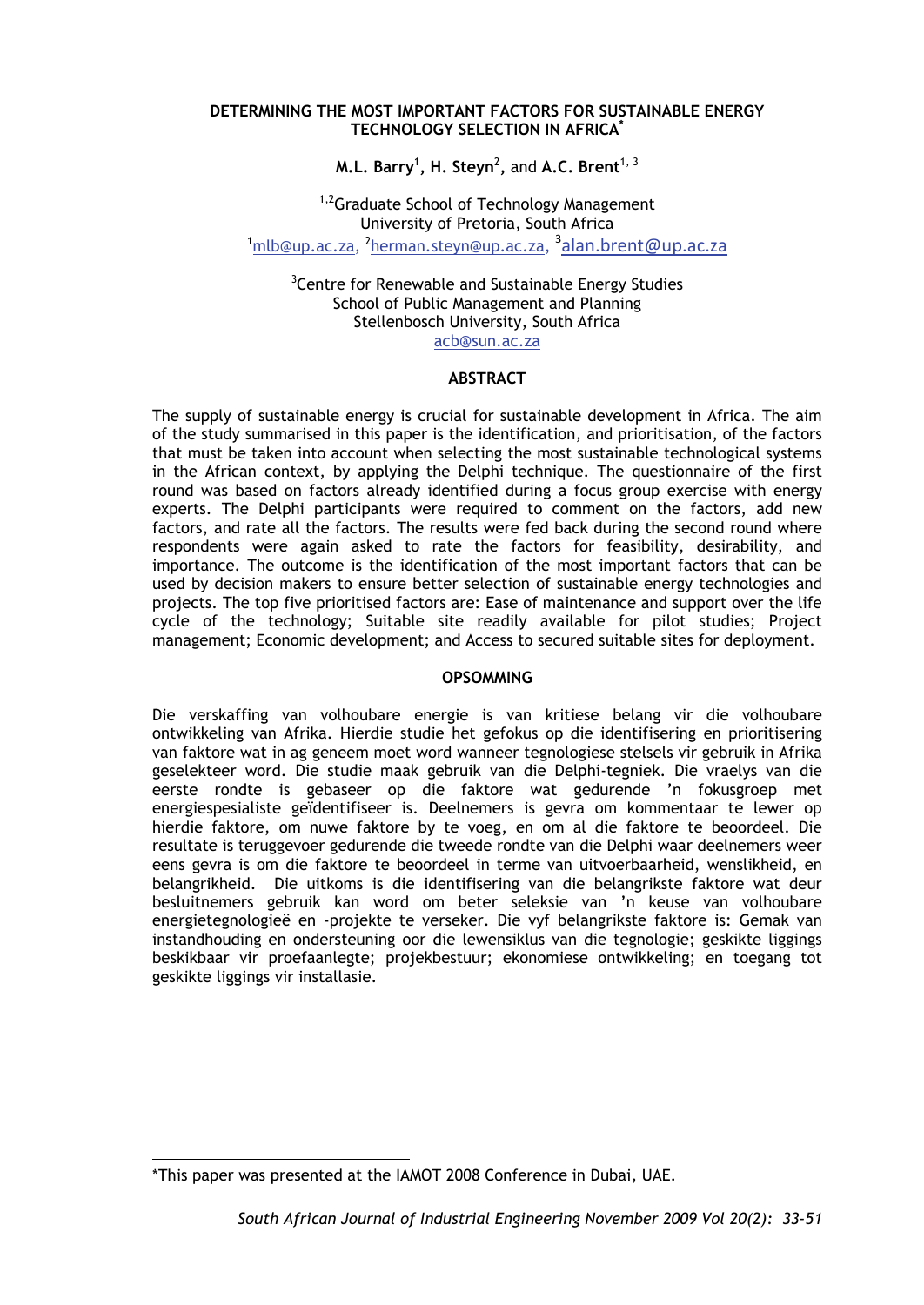# **1. INTRODUCTION**

### **1.1 The energy situation in Africa**

Sustainable technologies enable humans to meet their needs with minimum impact on the environment [1]. Sustainable energy technologies imply that social, ecological, and economic factors, as well as the short and long term advantages and disadvantages of the technologies, have been taken into account. Such technologies must address the greatest challenge for sub-Saharan Africa in terms of reaching sustainable positive economic growth in order that urban growth can be accommodated, the society can be industrialised, and basic energy services can be provided in rural areas [2].

The map of the world population without electricity for 2002 and projected to 2030 is shown in Figure 1. The startling reality is that sub-Saharan Africa is the only region where electrification levels are projected to decrease rather than increase from now to 2030.



**Figure 1: Electricity Deprivation (millions) [3]** 

Africa as a continent has the lowest per capita use of energy, mainly because there is an insufficient supply of energy, the cost of energy is too high for the majority of the population, inefficient distribution models are used, and there is a low security of supply [4].

In order to improve this situation, the use of renewable energies is advocated for the following reasons: renewable energy technologies are modular, which means that an initial low investment with incremental development is possible; the use of renewable energy technologies would imply less dependence on fossil-based fuels that need to be imported in most cases, and are subject to external price fluctuations; and diversification of energy generation contributes to energy security as long as efficient, affordable, and costeffective technologies are selected [5].

Africa has limited human and financial resources, and thus it is imperative that the technologies selected for implementation are successful. A study was undertaken in order to provide decision makers with assistance when selecting sustainable energy projects in Africa. The study consisted of a focus group, a Delphi survey, and a case study (see Figure 2). This paper addresses only the Delphi component of the study.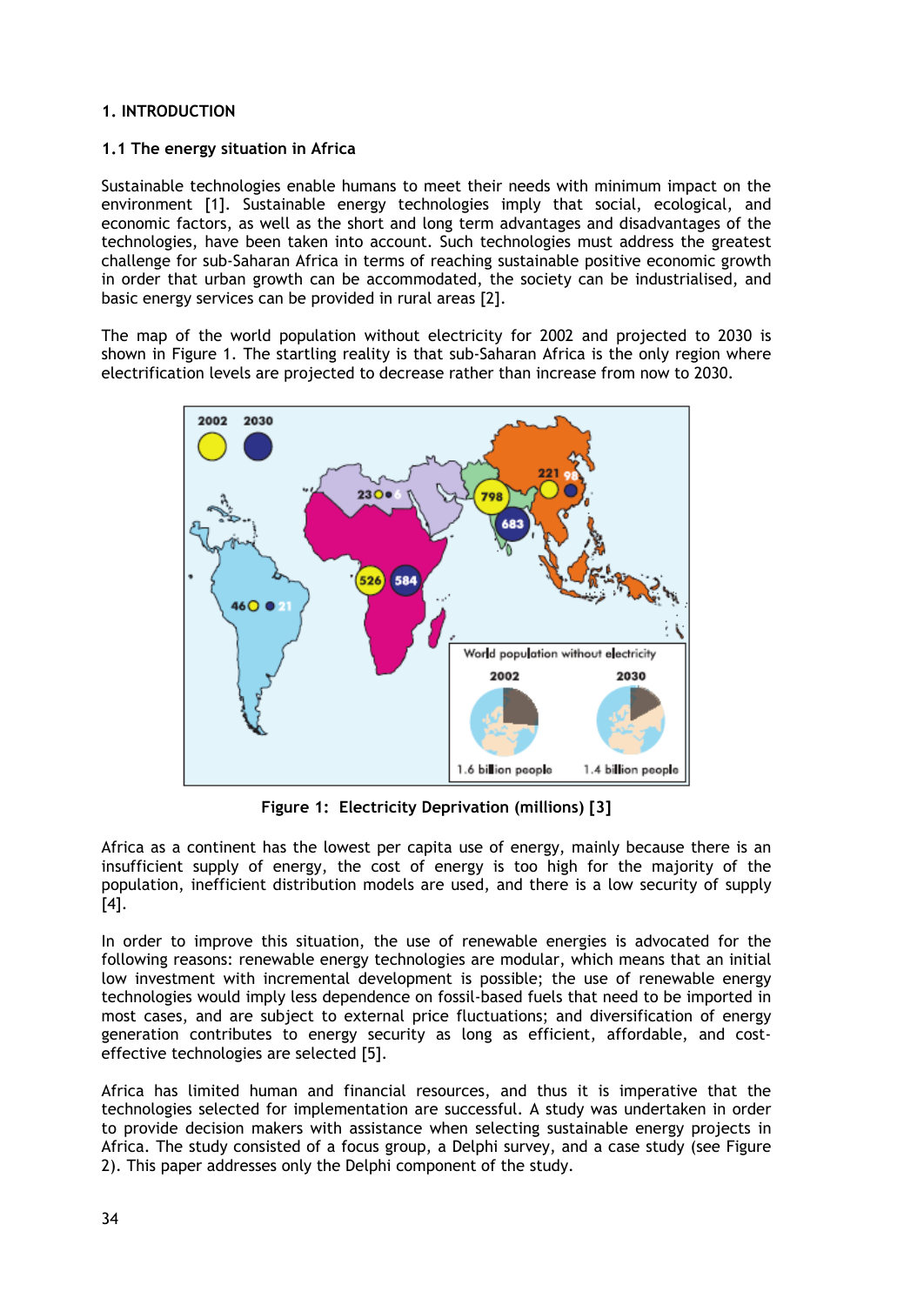According to Turoff [9], the possible objectives of a Delphi study include the determination or development of a range of possible alternatives, the exploration or exposition of underlying assumptions or information leading to differing judgements, the seeking out of information that may generate a consensus of judgements on the part of the participants, the correlation of informed judgements on topics spanning a wide range of disciplines, and the education of respondent groups as to the diverse and interrelated aspects of a topic.

There are two primary objectives for the study described in this paper:

- (i) Identifying a range of possible factors that should be taken into account during the selection of sustainable energy projects in Africa; and
- (ii) Prioritising the factors, taking into account the feasibility, desirability, and importance of each factor.

Some secondary objectives included the categorisation of the factors, updating the factor descriptions as determined during the focus group that preceded the Delphi study, and obtaining suitable sites for case studies for the final component of the overall study.

#### **1.2 The research method**

The Delphi method was originally used to forecast technological developments, like an oracle of the future; hence the name "Delphi", derived from the oracle at Delphi in Greek mythology [6]. The main advantage of the Delphi method is that participants can reconsider judgements, and that the technique is especially useful when the problem does not lend itself to precise analytical techniques [7]. Determining the factors for sustainable energy project selection in Africa fits the description of not lending itself to precise analytical techniques.

The Delphi method is summarised by Mullen [8] as a process that has a number of rounds. Feedback is given to the participants between rounds, after which they are given an opportunity to modify their responses. The responses are anonymous, and Delphi studies vary in application in panel size, composition and selection of the panel, questionnaire design, number of rounds, form of the feedback, and how consensus is treated. For a successful Delphi study, good research practice in terms of both qualitative and quantitative research should be followed [8], which includes piloting questionnaires, application of statistical techniques, etc. The Delphi design for this study is discussed in section 2.

### **2. DELPHI STUDY DESIGN**

The approach that was followed is shown in Figure 2. As indicated in section 1, the Delphi study was preceded by a focus group. The objectives of the focus group were:

- (i) Preliminary identification of factors that are deemed important during the selection of sustainable energy projects in Africa.
- (ii) Categorisation of the identified factors.
- (iii) Preliminary prioritisation of the factors.
- (iv) Determination of experts who could participate in the Delphi study.

Careful consideration must be given to the nature of the research problem before deciding to use the Delphi method, as it is only appropriate for certain research problems [10]. The decision to employ the Delphi technique must be based on the appropriateness of the possible alternatives [10]. The other available techniques must also be considered. For example, if a big enough sample is available, then a comprehensive survey method must be considered. If the participants are not geographically dispersed, the interview or focus group method can be considered.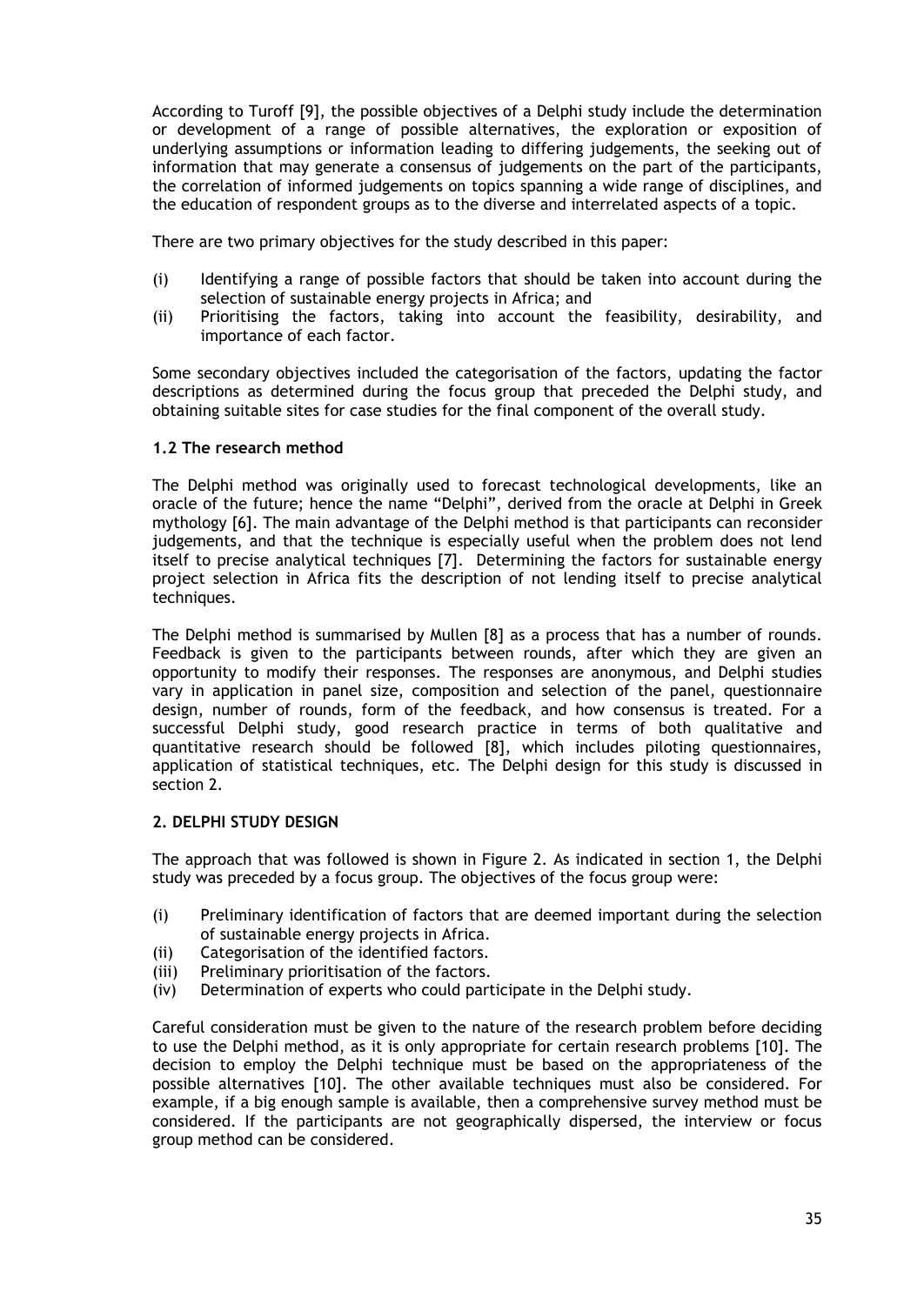The use of the survey, interview, or focus group method could not be used as an alternative for the Delphi method, as respondents throughout Africa and other parts of the developing world were required. The sample available was also not big enough to obtain statistically valid results when using the survey technique.

In recent literature the use of as few as two and as many as five rounds is reported [7]. The more refined the initial questionnaire, the quicker consensus can be reached, and most researchers report that the positions of the respondents are unlikely to change after two or three rounds [7]. Furthermore, repeated rounds may lead to fatigue in respondents and increased respondent attrition [8]. In this study the initial questionnaire was refined by using the factors from the focus group as an input, and thus only two rounds were required.

In the study done by Boynton [11], Delphi questions were presented via the Survey Monkey web site [12]. This allowed the respondents to access the internet when they had the opportunity, and allowed the researcher to collect the responses in an efficient and effective manner. Other electronic methods that have been used include an e-mail survey ([12]; [14]), a web-based questionnaire ([15]; [14]), and the return of surveys by fax [14]. In this study, the questionnaires for the two Delphi rounds were each implemented with the Survey Monkey tool [12]. This facilitated data gathering, as responses did not need to be manually entered into a database, thus eliminating data capture errors.



**Figure 2: Block diagram of the Delphi process**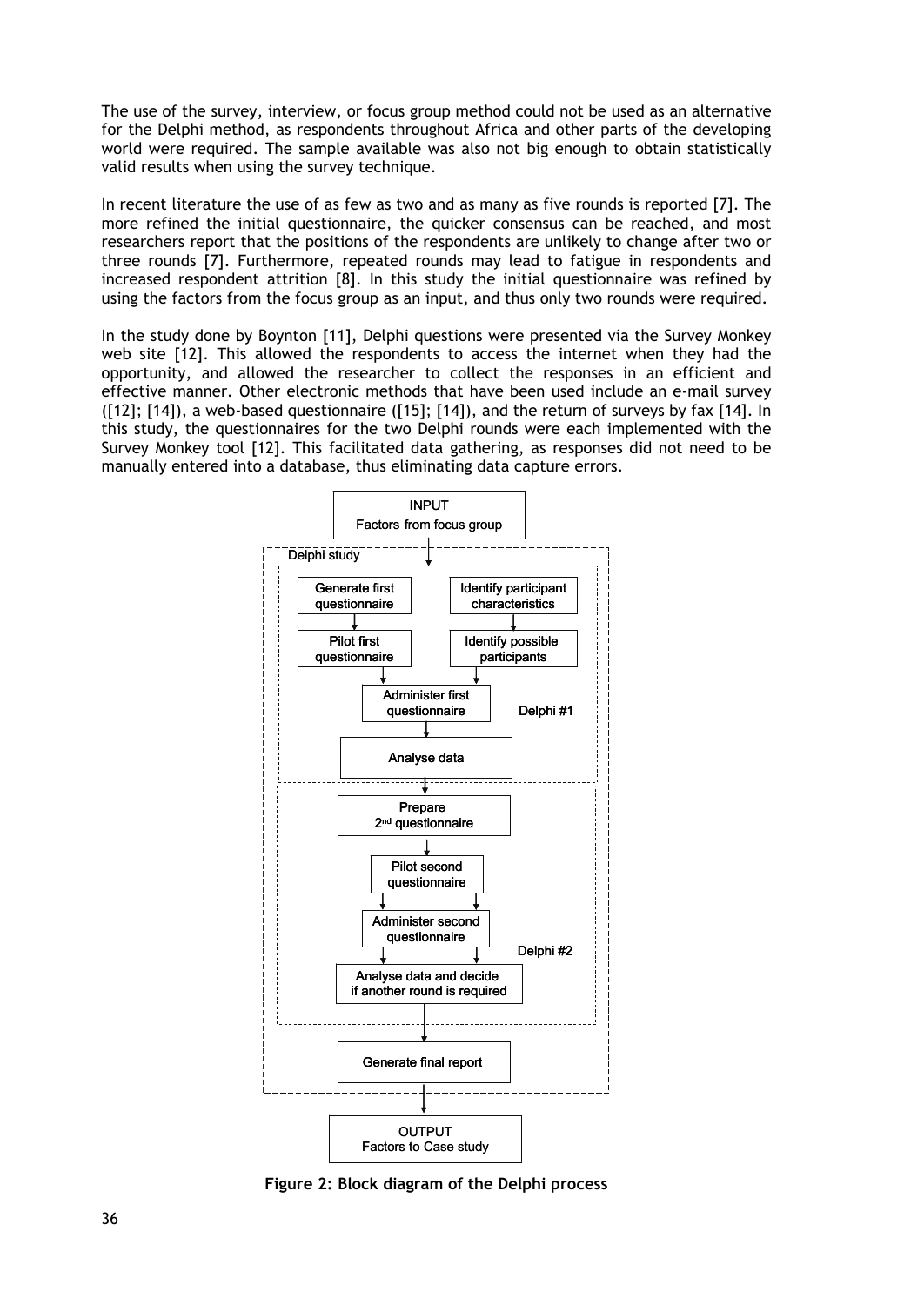### **2.1 Participant population**

The definition of an 'expert' for the Delphi process is a contentious issue in the literature. Much of Sackman's [16] criticism of the method is based on the contention that 'expert' cannot be properly defined. Definitions of an expert in the literature include: anyone with relevant input to the Delphi topic being studied [8], any individual with relevant knowledge and experience in a particular topic [17], a wide range of experts from different backgrounds as Delphi enables disagreements in a constructive forum that ensures equal participation [7], and individuals with prior experience with the issue at hand [18].

A knowledge resource nomination worksheet can be used for the selection of experts; this worksheet identifies classes of experts, first in terms of the most appropriate disciplines, organisations, and literature for obtaining experts, after which it is populated with actual names of potential experts for the Delphi [14]. In this study a knowledge resource nomination worksheet approach was used to generate 62 possible participants. The possible participants were well distributed throughout Africa and the developing world with the majority from South Africa, as shown in Figure 3. At the time of the study, experts identified in Europe were involved in establishing sustainable energy technologies in sub-Saharan Africa.



**Figure 3: Geographical distribution of identified respondents** 

Another very contentious issue in the literature surrounding the Delphi method concerns the ideal number of the Delphi panel of participants – i.e. the sample size. The sample size should be governed by the purpose of the investigation [17]. The sizes of Delphi panels vary from three to five hundred [19], four to three thousand [17], six [12], six to twelve [8], a minimum of seven [8], seven to twelve [8], ten to fifteen [20], ten to eighteen [14], ten to fifty [9], [7], and twenty to twenty-seven [21]. Delphi studies must not be confused with conventional surveys where statistically large numbers are required for validity [8]. The optimal size seems to be between seven and thirty, as Mullen [8] states that with a panel size of smaller than seven the accuracy deteriorates, and Delbecq et al. [20] state that no further new ideas are generated once the panel exceeds thirty participants. Due to the specialised nature of the information required by this study, it was decided at the outset that a minimum of seven respondents was required during each round; this translates to a response rate of about ten percent.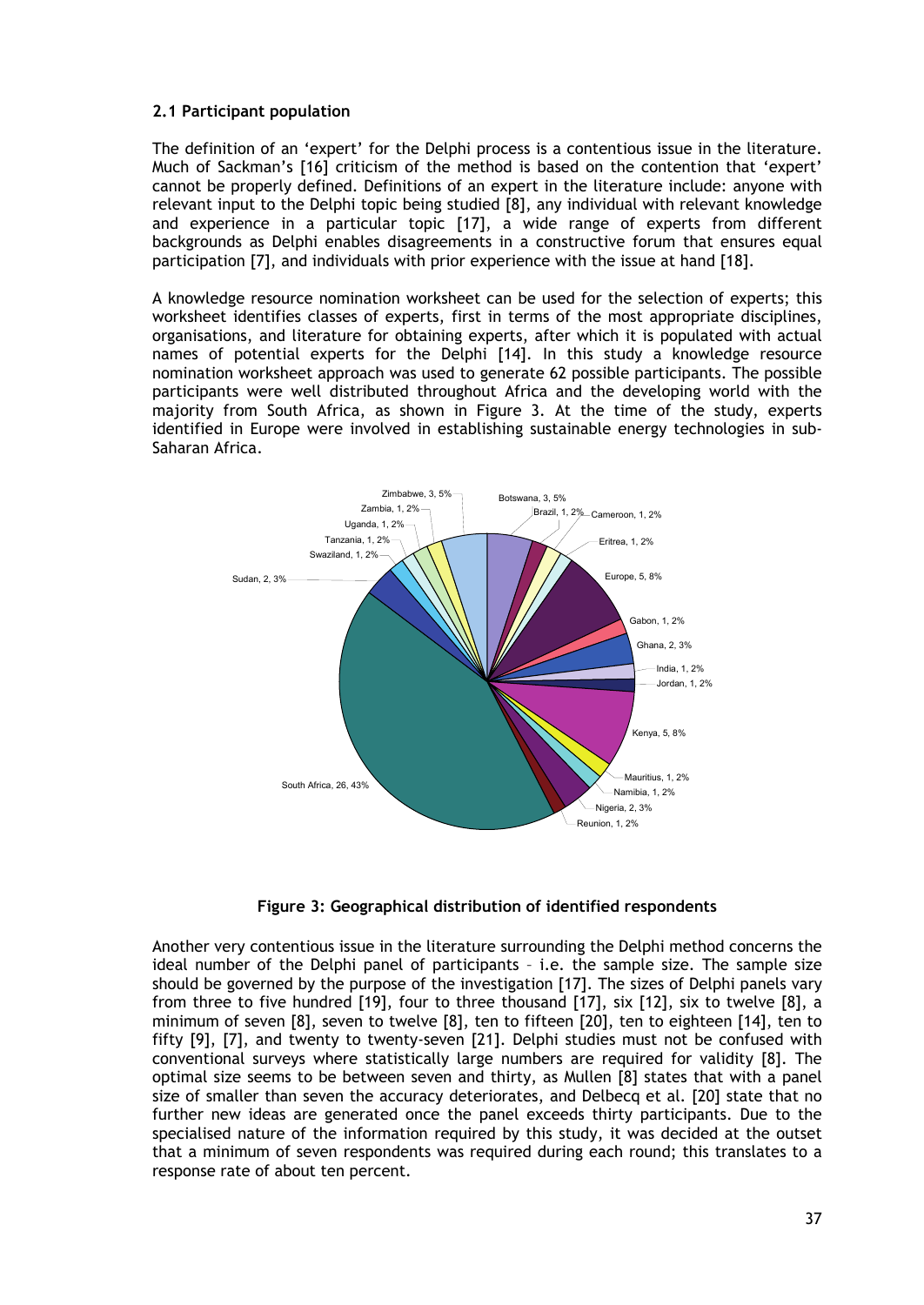Misgivings about self-selection bias are unfounded, as no compelling differences were found between the characteristics of nominees who were willing to take part and those who were not [8].

# **3. DELPHI QUESTIONNAIRES**

The development of a Delphi questionnaire should conform to professional standards for questionnaire design [8]. The materials must be well-prepared beforehand, there should be no grammatical or spelling errors in the questions or cover letter, and the task instructions should be unambiguous and thoroughly tested. The one-page covering letter should thank the individual for participating, explain why the person's inputs are required, explain how the results of the Delphi will be used, how the questionnaire is to be completed, and what the response date for the questionnaire is [20]. Guidelines recommend that the description and nature of the research should always include the identity of the researcher, the reasons why the respondent has been chosen to participate, the likely benefits of participation, and a statement on how privacy will be handled during the study [22].

### **3.1 First questionnaire**

With respect to anonymity, Delphi studies can: be very rigid - i.e. the panel members are unknown to each other and to the researcher; maintain essential anonymity – i.e. the panel members are unknown to each other but known to the researcher; be not rigid – i.e. the final round consists of a face-to-face meeting; or have no anonymity, where the first round consists of a face-to-face meeting, although this is controversial [8]. In this study, respondents were anonymous to each other but not to the researcher, as this allowed the researcher to follow up with non-respondents.

In the first section of the first questionnaire, information about the study's objectives, the anonymity of respondents, the study's leaders, result distribution, the number of rounds, and the time given to complete the study were presented to the participants.

As much biographical information as possible should be obtained on each expert, and should include the number of papers published, presentations made at conferences, length of years in the field, etc [14]. In this study the following biographical information was captured: e-mail address, geographical area, type of organisation, years of experience in the energy field, publications in the energy field, highest qualification of the participant, and monetary value of projects involved in.

It has been proposed that Delphi questionnaires follow three steps. Step one involves generating as many ideas as possible; step two narrows the list down to the most important items; and step three ranks the list according to the most important factors [14]. The first step can take one of two forms: it can be broad, where participants create subcategories and variables themselves; or it can approximate survey research, where variables are already developed and the concern is only with refinement and movement towards consensus [20].

In this study, the first round questionnaire used the factors identified in the focus group as a starting point. Participants were asked to comment on the category in which a factor was placed, and the wording of a factor. Participants were also given the opportunity to add up to six new factors in each category. They were then required to rate these factors in terms of feasibility, desirability, and importance. A modified version of the five point Likert scale definitions of desirability, feasibility, and importance, as reported by Jillson [23], was used. The modified version was presented to the participant in table form, shown in Table 1.

In some studies a self-rating of experts is included in the questionnaires. This self-rating can take many forms – for example, participants can be asked to rate their confidence in their ratings from 0 to 10 [24], and describe their knowledge in an area as awareness,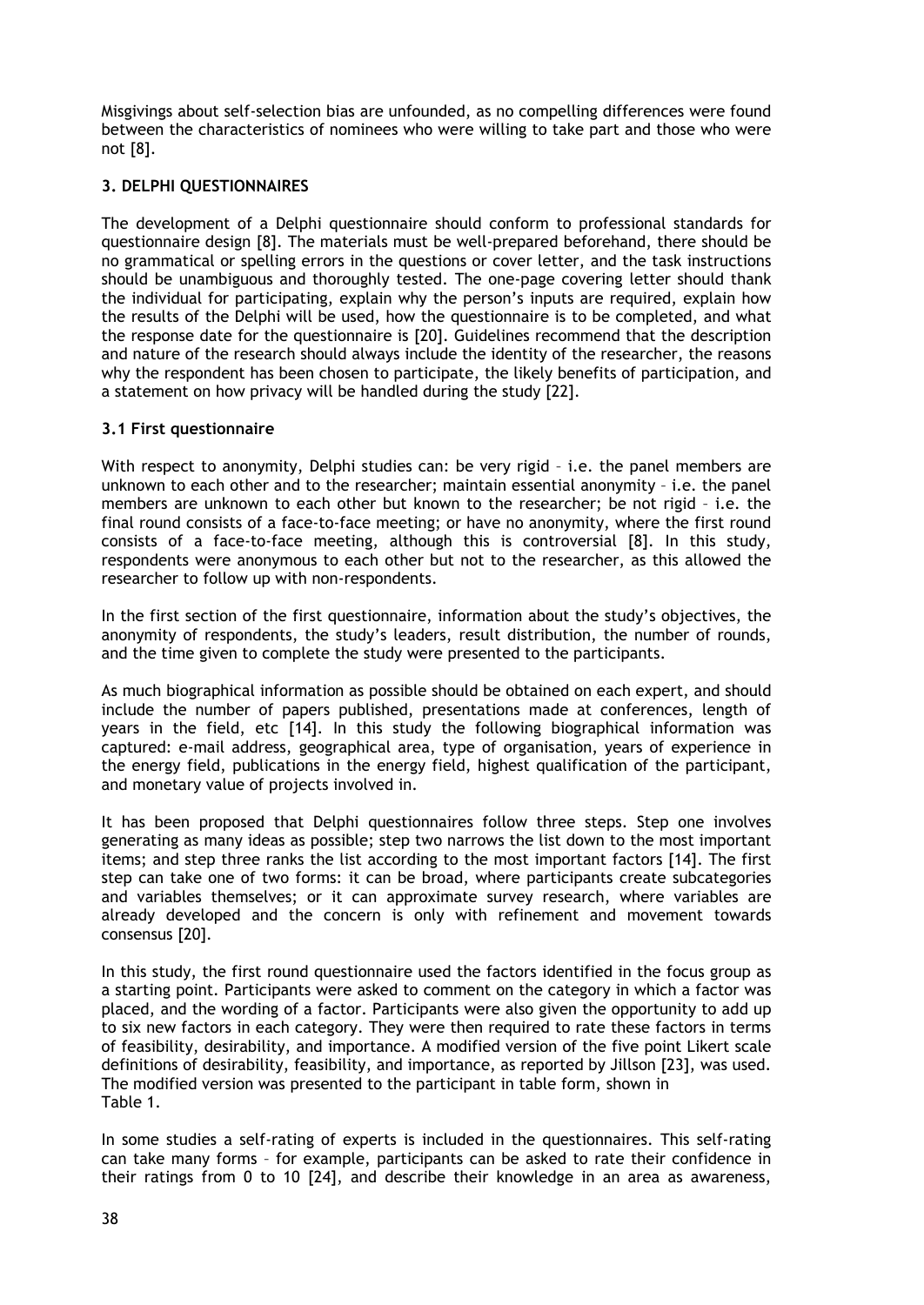reading, or working knowledge [8]. An evaluation of familiarity with each item may be rated as fair, good, or excellent [8], or the degree of knowledge or mastery may be rated as high, medium, or superficial for each question [25]. Ratings may be used to weigh responses or to serve as filters to determine the inclusion of respondents in subsequent rounds [8]. However, the efficacy of self-rating is disputed by Pill [8] as it is a subjective rather than an objective measure.

For this study participants were asked how pertinent their answers were to the objectives of the study, whether they were still motivated to continue, and whether the study would have value in their organisation. However, this information was not used during data analysis. On the final screen of the on-line questionnaire, participants were asked to estimate the time taken to complete the survey, and to add any other comments that they had on the study.

Piloting is essential to enable one to have a better estimate of the time that is required to complete a questionnaire [7], and to identify required revisions of the questionnaire design [26]. For example, the questionnaire can be shortened if the time taken to complete the pilot study is found to be too long, whilst still capturing the essential information [7], [23].

The first questionnaire in this study was piloted by six participants, and several changes were made to the questionnaire after the pilot. The changes were mostly to ensure that the questions were easily understood, and that there was no duplication of factors.

To ensure maximum motivation, the first questionnaire should be sent to the participants on the day that the person agrees to participate [20], [14]. A reminder letter should be sent after one week, and after that non-respondents should be telephoned [14], [7]. In this study, telephone numbers for most of the participants were not available.

The first questionnaire was sent to respondents via e-mail, together with the letter asking them to participate. Regular reminders were sent out every week of the three weeks within which the potential participants had been asked to respond. By the end of the third week, only three participants had responded. Personal reminders were then sent out to the participants outside of South Africa. Reminders were also sent to those participants who had started the survey, but had not completed it. Finally an extension to the survey was created and sent out to all the selected participants. A printable version (\*.pdf) of the survey questions was also sent this time with instructions on how to fax back the results.

Walker and Selfe (as cited in [8]) refer to a response rate below 8% as unacceptable, and a 100% response rate as excellent. They recommend that for rigour a minimum of 70% is required, although there is no support for this statement. Typical response rates in the literature are 82% for round one and 57% for round two [17], 69% for round one and 71% for round two [23], or 58% in round one and 85% in round two [7]; and in an internet survey, 39% in round one, 39% in round two, and 35% for round three. Response rates typically range between half and two-thirds of participants for each round [7]. Concerns have been expressed over bias resulting from low response rates and high attrition rates between rounds [8].

In the end, for this study seven respondents answered all the questions – a response rate of 11%. The reason for the low response rate is ascribed to the fact that the questionnaire took rather long to complete and, due to the lack of telephone numbers, it was not possible to contact each respondent personally. Internet access in Africa can also be problematic, and this may well have contributed to the low response rate.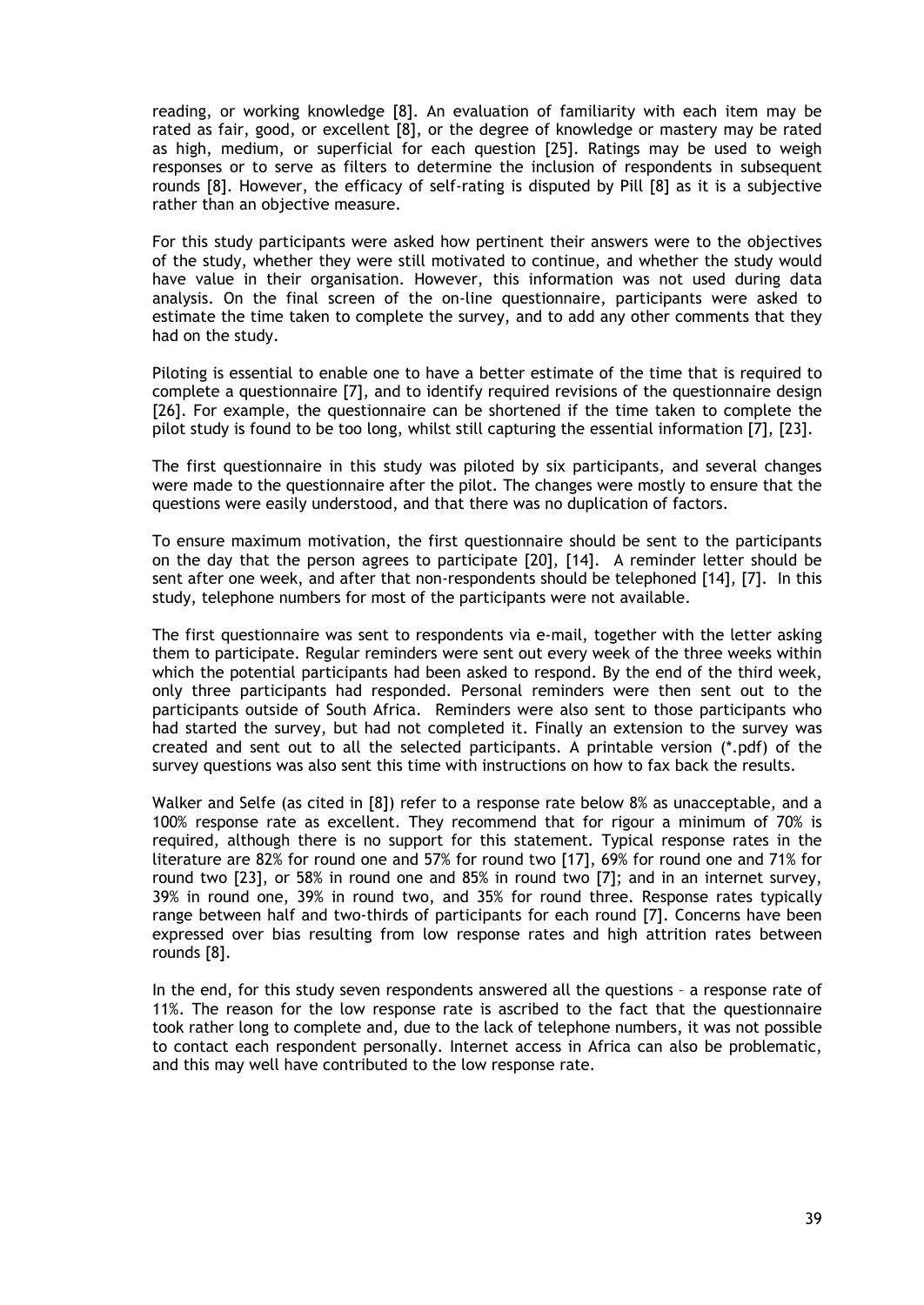|   | <b>Desirability scale</b>                                                                                                                                                                                                                                             | <b>Feasibility scale</b>                                                                                                                                                                                                     | Importance scale                                                                                                                                                                                                         |  |  |
|---|-----------------------------------------------------------------------------------------------------------------------------------------------------------------------------------------------------------------------------------------------------------------------|------------------------------------------------------------------------------------------------------------------------------------------------------------------------------------------------------------------------------|--------------------------------------------------------------------------------------------------------------------------------------------------------------------------------------------------------------------------|--|--|
| 1 | Highly desirable.<br>Factor has positive and<br>$\bullet$<br>little or no negative<br>effect on success of<br>implementation.<br>Factor justifiable on own  .<br>$\bullet$<br>merits.                                                                                 | $\bullet$<br>Highly feasible to gather $  \bullet  $<br>information during<br>proposal phase.<br>Minimum additional<br>$\bullet$<br>resource required.<br>No major political<br>roadblocks in utilising<br>this factor.      | Highly relevant. First<br>order of priority.<br>Factor has direct bearing<br>$\bullet$<br>on major issues for<br>technology selection.<br>Must be resolved, dealt<br>$\bullet$<br>with, or treated.                      |  |  |
| 2 | Desirable.<br>$\bullet$<br>Factor has positive and<br>$\bullet$<br>minimum negative effect<br>on success of<br>implementation.<br>Factor justifiable in<br>$\bullet$<br>conjunction with other<br>factors.                                                            | Feasible to gather<br>$\bullet$<br>information during<br>proposal phase.<br>Some additional resource<br>required.<br>Some political<br>$\bullet$<br>roadblocks in utilising<br>this factor.                                  | Relevant factor. Second<br>$\bullet$<br>order of priority.<br>Factor has significant<br>$\bullet$<br>impact on issues for<br>technology selection.<br>Does not have to be fully<br>$\bullet$<br>resolved.                |  |  |
| 3 | Neither desirable nor<br>$\bullet$<br>undesirable.<br>Factor has equal positive<br>$\bullet$<br>and negative effect on<br>success of<br>implementation.<br>Factor justifiable in<br>$\bullet$<br>conjunction with other<br>desirable and highly<br>desirable factors. | Contradictory evidence<br>$\bullet$<br>that information can be<br>gathered during proposal .<br>phase.<br>Increase in resource<br>$\bullet$<br>required.<br>Political roadblocks in<br>$\bullet$<br>utilising this factor.   | May be relevant factor.<br>$\bullet$<br>Third order of priority.<br>Factor may have impact<br>on issues for technology<br>selection.<br>May be a determining<br>$\bullet$<br>factor to a major factor.                   |  |  |
| 4 | Undesirable.<br>$\bullet$<br>Factor has little or no<br>$\bullet$<br>positive effect on<br>success of<br>implementation.<br>Factor may be justifiable<br>$\bullet$<br>in conjunction with<br>other highly desirable<br>factors.                                       | Some indication that<br>$\bullet$<br>information cannot be<br>gathered during proposal<br>phase.<br>Large scale increase in<br>resource required.<br>Major political<br>$\bullet$<br>roadblocks in utilising<br>this factor. | $\bullet$<br>Factor insignificantly<br>relevant. Low order of<br>priority.<br>Factor has no impact on<br>$\bullet$<br>issues for technology<br>selection.<br>Not a determining factor<br>$\bullet$<br>to a major factor. |  |  |
| 5 | Highly undesirable.<br>$\bullet$<br>Factor has major<br>$\bullet$<br>negative effect on<br>success of<br>implementation.<br>Not justifiable.<br>$\bullet$                                                                                                             | Information required<br>$\bullet$<br>cannot be gathered<br>during proposal phase.<br>Unprecedented<br>$\bullet$<br>allocation of resources<br>required.<br>Politically unacceptable.                                         | Factor not relevant. No<br>$\bullet$<br>priority.<br>Factor has no impact on<br>$\bullet$<br>issues for technology<br>selection.<br>Factor should be<br>$\bullet$<br>dropped.                                            |  |  |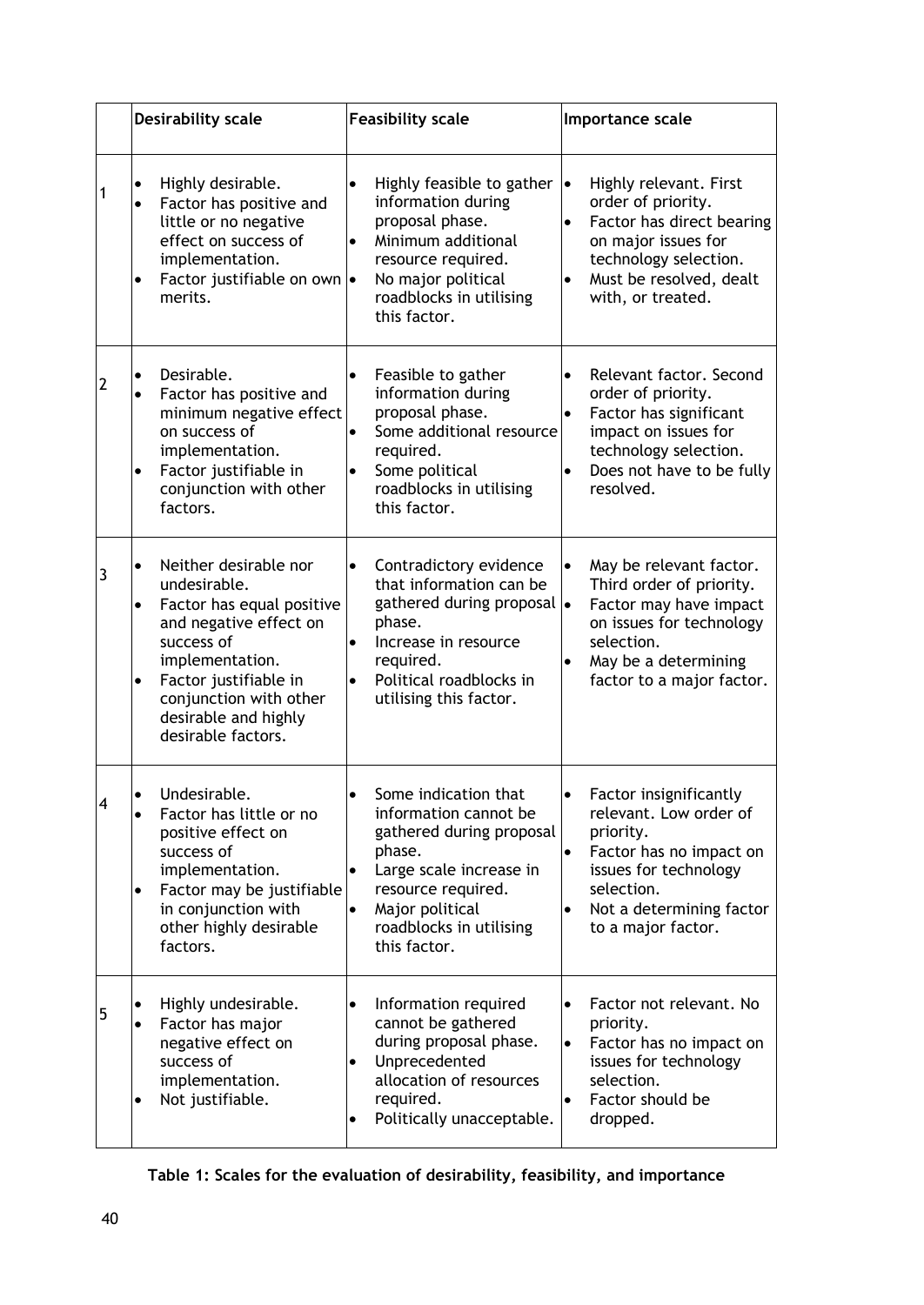### **3.2 Second questionnaire**

Results should be promptly compiled and analysed as they are returned, to ensure correct understanding and improve turn-around time [27]. The data of the first round Delphi were promptly analysed and the second questionnaire was compiled. The time to complete the second questionnaire was limited to fifteen minutes in an effort to obtain better response rates.

Apart from the feedback justification, which will be mostly numerical or statistical, some form of aggregated group response should also be included [8]. In terms of the qualitative data, Schmidt [28] advocates the consolidation of responses from the first round into one single response list, which must be verified by the participants in order to establish the validity of the list. In addition to the one sentence explanation of each factor, an explanatory glossary must be included to define and explain each factor based on the information submitted by the respondents in the first questionnaire, as well as the exact copy of the responses given by the experts to the first questionnaire [14].

In terms of statistical feedback, medians with minima, maxima, quartiles, and/or interquartile ranges are usually used, while some studies use means – often accompanied by standard deviations or ranges [8]. Other statistical data normally fed back include numerical and graphical frequency distributions [8, 16, 13], mean rank of each item for all items [14], an indication of the level of consensus using Kendall's coefficient of concordance [14], box and whisker diagrams [8], and a breakdown of how each proposition fared [27].

The second questionnaire consisted of an introduction where the background of the study, the estimated time for completion, and the due date were given. Respondents were given access to the detailed report on the first round of the Delphi study, which included the rating of each factor by each respondent, the mean, median, maximum, minimum, and histogram of each factor's rating, as well as the motivation given by each respondent for the rating of factors. Respondents were then given the opportunity to opt out of the study if they preferred.

The introduction was followed by the capturing of demographic information similar to that in the first study. This was followed by factor evaluation. In this section, the factors were presented to the respondents as rated during the first round questionnaire in terms of feasibility, desirability, and importance. The same description for the rating of each category on a five point Likert scale was used (see Table 1). Respondents could click on each factor in order to obtain a report on the results of the first round Delphi. After the factor evaluation, respondents were then asked if they wished to comment on the factor description wording.

At the end of the survey participants were asked how long it took to complete the survey. A very broad, open-ended question was then included in order to give the participants a final opportunity to summarise the entire study [27]. The participants were also asked to give any comments on the study as a whole. As indicated in section 1, the next phase of this study involved a case study to validate the factors identified through the focus group and the Delphi study. For this reason, respondents were asked to recommend suitable sites for the case study.

The second round questionnaire was piloted with four participants with a profile similar to those who had piloted the first round questionnaire. No changes to the questionnaire were recommended during the pilot study.

The second round should be sent to everyone originally nominated, regardless of whether they participated in the first round, since individuals may be uncomfortable with openended questions [27]. Regular reminders were sent out during the two weeks that were allocated for the participants to complete the questionnaires. At the end of the allocated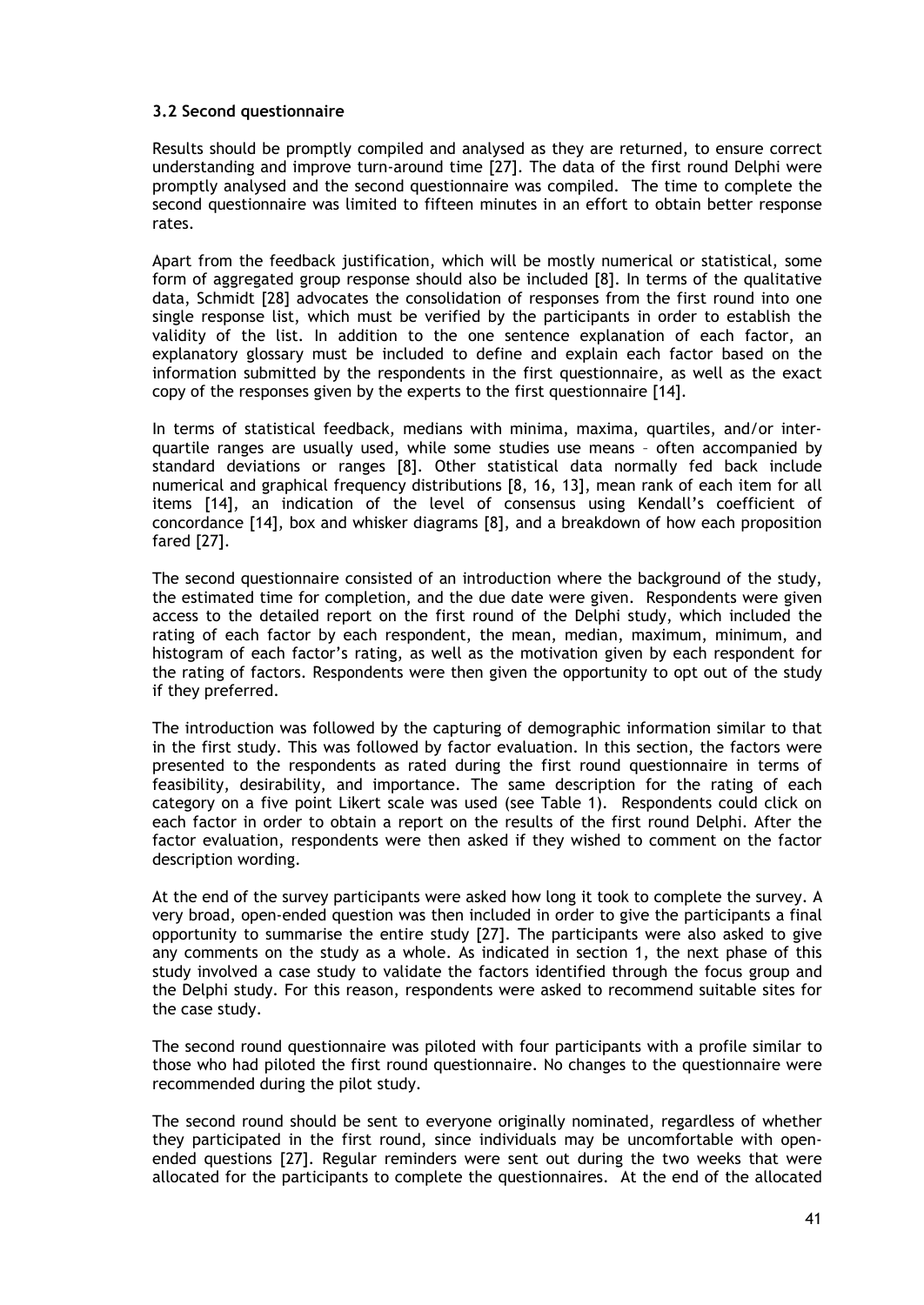time, only five respondents had completed the questionnaire. An e-mail reminder was once again sent to the respondents outside of South Africa and, where telephone numbers were available, the respondents in South Africa were reminded telephonically. This resulted in eight respondents completing the questionnaire – a response rate of 13%.

# **4. RESULTS**

Propositions are usually judged against desirability, feasibility, importance, and confidence [7]. The key measures are reported to be feasibility and reliability, with importance used as a check for final recommendations [7]. In order to force respondents to take a stance, at least two of these measures should be used, and the scale used should not contain neutral points [9].

In the study of Jillson [23], ratings on feasibility and desirability were translated into group scores by summing the scale values and dividing the total by the number of ratings. This procedure treats nominal scales as interval data. By reviewing the frequency distribution and scale scores, Jillson was able to identify significant voting differences between those who rated themselves experts and those who did not. The issue of when to halt iterations is determined by two objective statistical criteria – namely, strong consensus (i.e. larger than 0.7, measured by using a consensus index), or the absence of strong consensus, when the consensus index stabilises [29].

The list of issues must be reduced by eliminating the issues not selected by the majority of the respondents, and the list of issues should then be meaningfully ranked. This means that the list must be bounded statistically rather than arbitrarily, or else the mean ranks will show little variation [28]. The panel of experts must be well described in order to give the reader the tools to judge the reliability and relevance of the panel; and the response rate for the initial call must be given, as well as the number of panellists for each round, so that the relevant statistics can be confirmed and indications of flagging of interest can be highlighted [28].

### **4.1 First questionnaire**

Most of the respondents who completed the first questionnaire, including the factor evaluation, were from Africa, and 1 (9%) was from South America. Africa and South America are both seen as third world continents, so the respondent from South America can share lessons learned from that continent that will also be applicable to Africa. The majority of participants (73%) operate at macro level, and 27% operate at micro level. The majority of respondents were from research organisations or universities (28%), followed by three groups of 18% each who are project developers and implementers, government employees, and energy consultancy firm employees. There were two groups with 9% of respondents each from petrochemical companies and electricity utilities.

The total years of experience in the energy field amounts to 201, with an average of 20.5, a minimum of 10, and a maximum of 38. This means that the respondents have much experience in the energy field. Respondents were asked how many publications they have in the field of energy. Publications include journal papers, conference papers, and books. Three respondents did not answer this question, with one indicating that he/she had lost count. Of those who did respond, the total number of publications is 373, with an average of 41.5, the minimum 3, and the maximum 135. This indicated that by and large the panel was respected by their peers in the field. The majority of respondents (55%) have a Masters degree, followed by 27% with PhDs, and 18% with Bachelors degrees.

The projects in which the respondents are involved vary: four of the respondents are involved in projects worth between US\$1 million and US\$10 million, while one respondent (10%) is involved in projects worth more than US\$1 billion.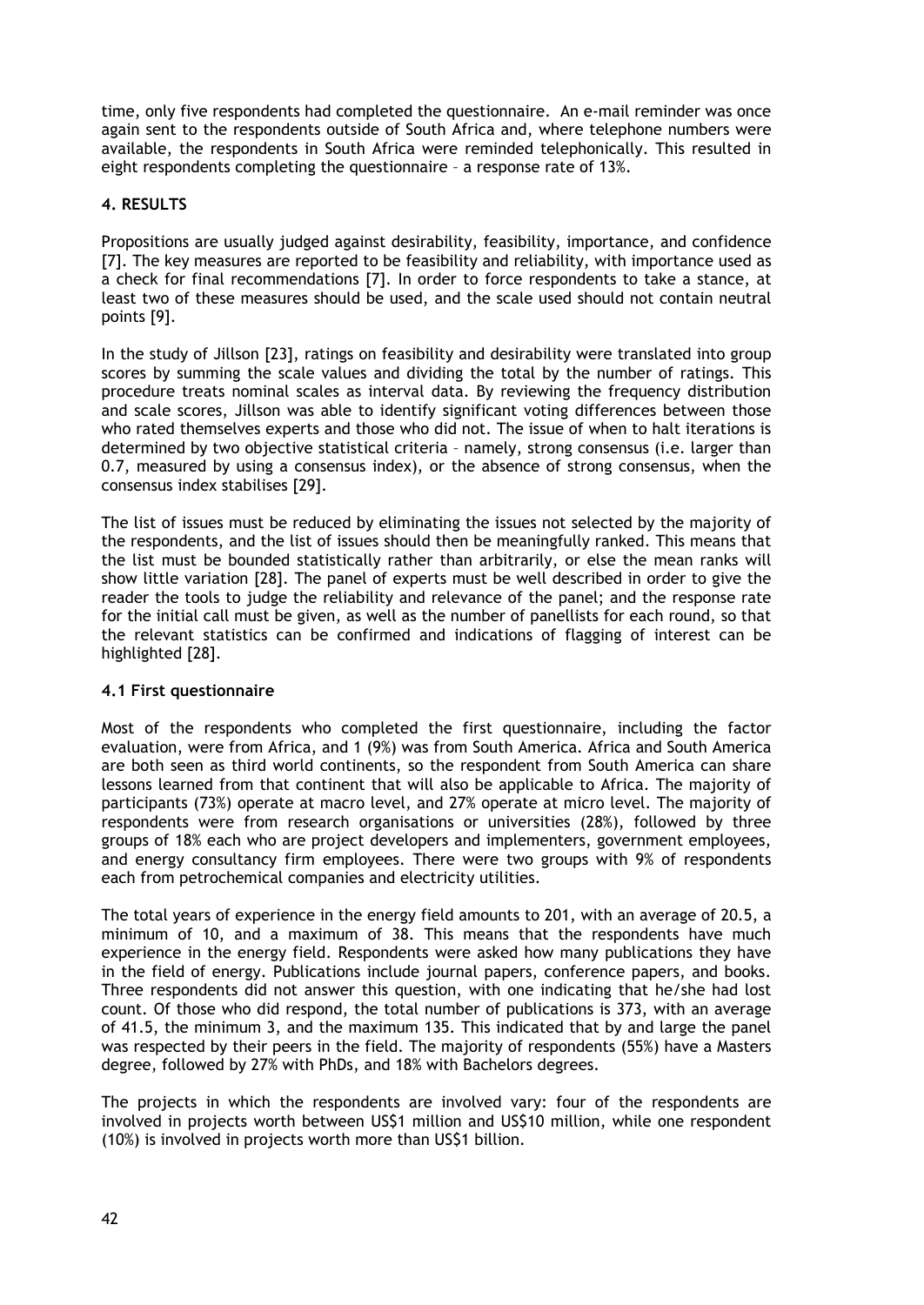The means for feasibility, desirability, and importance of all the factors, as determined during the first round Delphi, are summarised in Table 2.

| Factor<br><b>Number</b>                        | Short description                                                        |            | Feasibility Desirability Importance |            |
|------------------------------------------------|--------------------------------------------------------------------------|------------|-------------------------------------|------------|
| T <sub>2</sub>                                 | Ease of maintenance and support over the<br>life cycle of the technology | 1.56       | 1.78                                | 1.56       |
| SS <sub>3</sub>                                | Suitable site readily available for pilot<br>studies                     | 1.71       | 1.71                                | 1.43       |
| 4                                              | Compliance for green funding                                             | 1.71       | 1.86                                | 2.29       |
| T1                                             | Maturity or proven track record of<br>technology in the world            | 1.78       | 1.78                                | 1.89       |
| 13                                             | Positive Environmental Impact Assessment                                 | 1.86       | 1.71                                | 1.57       |
| E4                                             | Reliability of energy supply in the African<br>context                   | 1.89       | 1.78                                | 1.56       |
| 15                                             | Degree of environmental impact of the<br>technology                      | 1.89       | 2.00                                | 1.56       |
| A1                                             | <b>Project Management</b>                                                | 2.00       | 1.50                                | 1.67       |
| A2                                             | Human resource capacity                                                  | 2.00       | 1.67                                | 1.67       |
| E <sub>6</sub>                                 | Availability of finance                                                  | 2.00       | 1,71                                | 1,71       |
| T6                                             | Must match available resources                                           | 2.11       | 1.67                                | 1.67       |
| SS <sub>1</sub>                                | Local champion to continue after<br>implementation                       | 2.14       | 1.71                                | 2.00       |
| 12                                             | Must contribute to, not detract from<br>national energy security         |            | 1.86                                | 1.86       |
| T3                                             | Ease of transfer of knowledge and skills to<br>relevant people in Africa |            | 1.89                                | 1.78       |
| E1                                             | Implementation of technology must be<br>profitable                       | 2.29       | 1.71                                | 1.57       |
| SS <sub>2</sub>                                | Adoption by community                                                    | 2.29       | 1.71                                | 1.71       |
|                                                | $\overline{11}$<br>Does it fit under national priorities?                |            | 1.86                                | 2.14       |
| $\overline{S1}$                                | Create employment/ not eliminate jobs                                    | 2.43       | 2.14                                | 2.43       |
| A5                                             | Political capacity                                                       | 2.50       | 1.83                                | 1.67       |
| T <sub>5</sub>                                 | Replicability (i.e. the possibility of up-<br>scaling)                   | 2.56       | 2.11                                | 2.00       |
| E5                                             | Existence of tax and other financial<br>incentives                       | 2.57       | 1.57                                | 1.71       |
| S <sub>3</sub>                                 | Local labour used and new industries<br>created                          | 2.57       | 1.71                                | 1.57       |
| A4                                             | Financial capacity                                                       | 2.67       | 1.83                                | 1.50       |
| T <sub>4</sub>                                 | Synergy of technology with other available<br>technologies               | 2.67       | 1.89                                | 2.11       |
| A3                                             | Technological capacity                                                   | 2.67       | 2.17                                | 2.00       |
| E7                                             | Possibility of equity financing by local<br>partners                     | 2.71       | 1.71                                | 2.43       |
| E <sub>2</sub>                                 | Economic development                                                     | 2.71       | 2.14                                | 2.29       |
| E3                                             | Synergy with other types of projects                                     | 2.83       | 2.50                                | 2.33       |
| S <sub>2</sub>                                 | Share holding equity - income for more<br>than one sector of the economy | 3.00       | 2.00                                | 2.57       |
| Access to suitable sites can be secured<br>SS4 |                                                                          | New factor | New factor                          | New factor |

**Table 2: Factors sorted in terms of feasibility, desirability, and importance**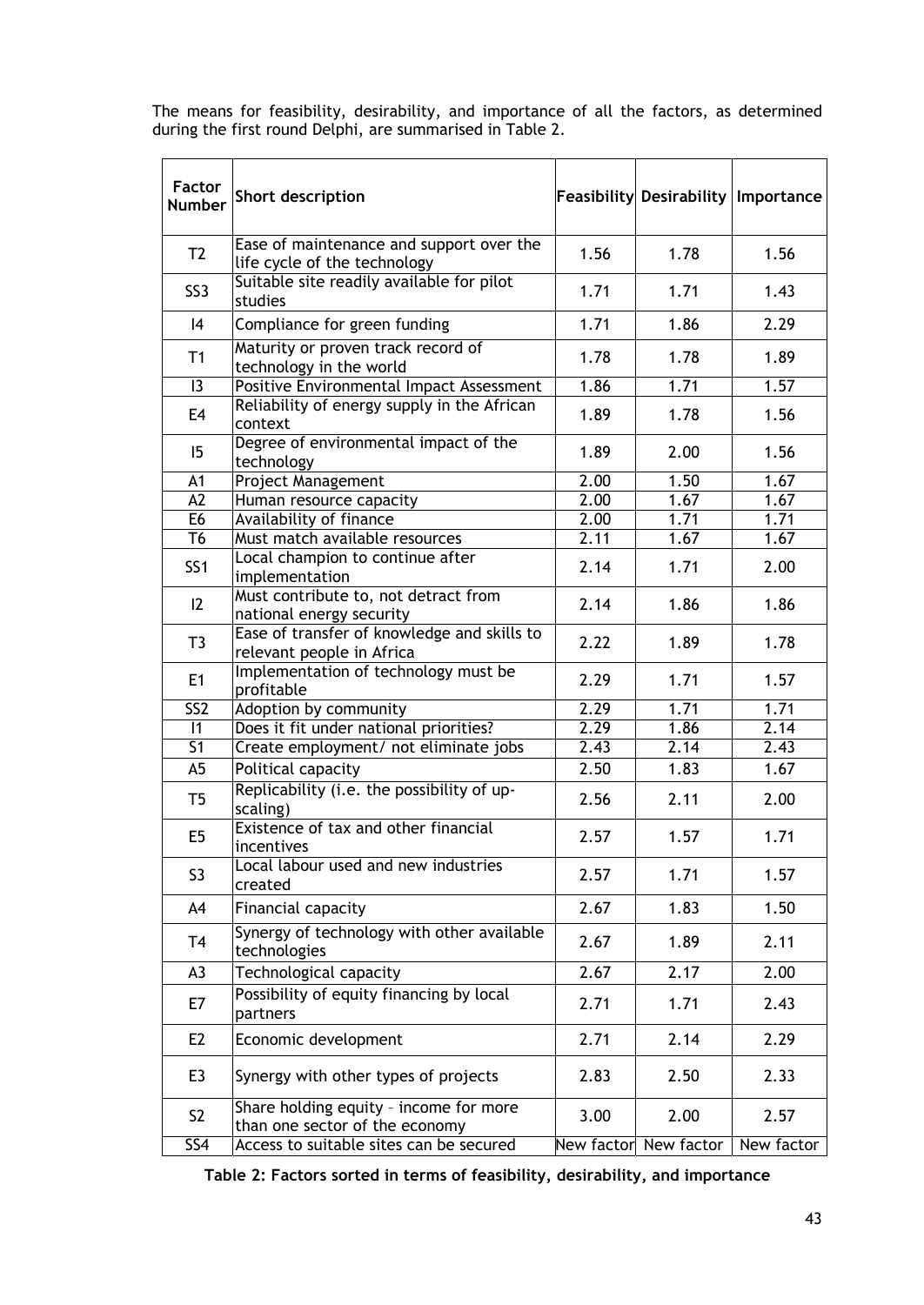An updated scoring system (see Table 3), based on the system applied by Jillson [23], was used to evaluate the factors. No factors were rated to be of indeterminate importance or indeterminate desirability, infeasible, highly infeasible, undesirable, highly undesirable, unimportant, or highly unimportant.

| Mean value                                        | Desirability<br>Feasibility                  |                                         | Importance                                     |  |
|---------------------------------------------------|----------------------------------------------|-----------------------------------------|------------------------------------------------|--|
| Less than 1.8                                     | Highly<br>feasible                           | Highly<br>desirable                     | Highly important                               |  |
| Less than 2.6 and<br>equal to or greater than 1.8 | Feasible                                     | Desirable                               | Important                                      |  |
| Less than 3.4 and<br>equal to or greater than 2.6 | <b>Neither</b><br>feasible nor<br>infeasible | Neither<br>desirable nor<br>undesirable | <b>Neither</b><br>important nor<br>unimportant |  |
| Less than 4.2 and<br>equal to or greater than 3.4 | Infeasible                                   | Undesirable                             | Unimportant                                    |  |
| Less than 4.2                                     | Highly<br>infeasible                         | Highly<br>undesirable                   | Highly<br>unimportant                          |  |

## **Table 3: Scoring system for prioritisation**

A summary of the number of factors that were rated highly feasible is shown in terms of desirability and importance in Table 4. No factors were rated to be of indeterminate importance or indeterminate desirability. The highly feasible factors with high desirability, high importance, or importance are shown in Table 5.

|                               | Highly important | Important | Indeterminate<br>importance |
|-------------------------------|------------------|-----------|-----------------------------|
| Highly desirable              |                  |           |                             |
| Desirable                     |                  |           |                             |
| Indeterminate<br>desirability |                  |           |                             |

# **Table 4: Summary of desirability and importance ratings for highly feasible factors**

| <b>Factor</b><br>No | Short description                                                        | <b>Highly desirable</b><br>and highly<br>Important | Highly<br>desirable and<br>Important |
|---------------------|--------------------------------------------------------------------------|----------------------------------------------------|--------------------------------------|
| SS <sub>3</sub>     | Suitable site readily available<br>for pilot studies                     | х                                                  |                                      |
| T1                  | Maturity or proven track record of<br>technology in the world            |                                                    |                                      |
| Т2                  | Ease of maintenance and support<br>over the life cycle of the technology | х                                                  |                                      |

### **Table 5: Factors rated highly feasible, highly desirable, highly important, or important**

A summary of the number of factors that were rated feasible is shown in terms of desirability and importance in Table 6./ No factors were rated to be of indeterminate importance or indeterminate desirability. The feasible factors with high desirability, high importance, desirability, or importance are shown in Table 7. These factors are evenly distributed amongst the factor categories.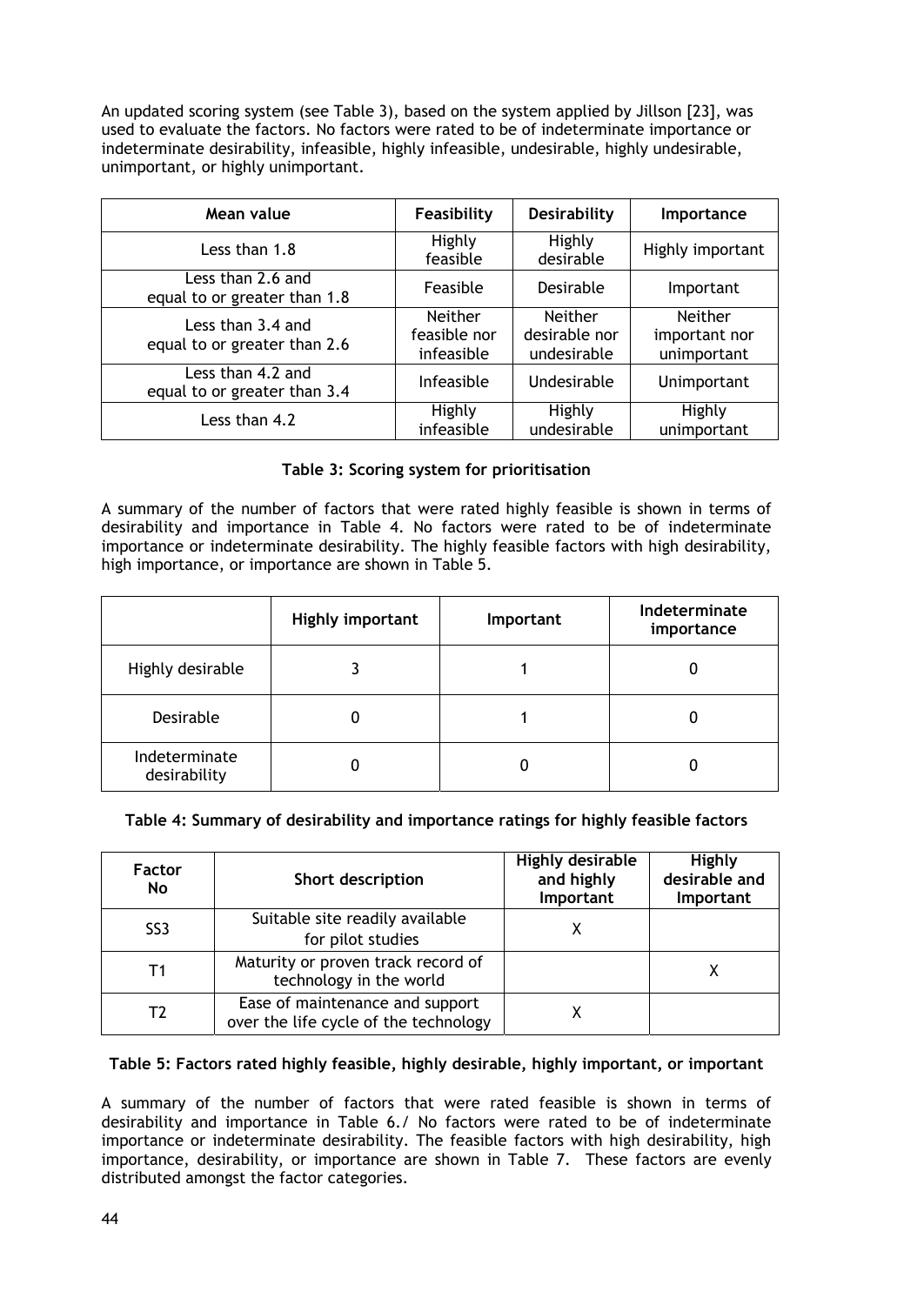|                            | <b>Highly important</b> | <b>Important</b> | Indeterminate<br>importance |
|----------------------------|-------------------------|------------------|-----------------------------|
| Highly desirable           |                         |                  |                             |
| Desirable                  |                         |                  |                             |
| Indeterminate desirability |                         |                  |                             |

# **Table 6: Summary of desirability and importance ratings for feasible factors**

| Fact<br>or No   | Short description                                                           | Highly<br>desirable<br>and<br>Highly<br>Important | Highly<br>desirable<br>and<br>Important | <b>Desirable</b><br>and<br>Highly<br>important | <b>Desirable</b><br>and<br>Important |
|-----------------|-----------------------------------------------------------------------------|---------------------------------------------------|-----------------------------------------|------------------------------------------------|--------------------------------------|
| A1              | Project management                                                          | X                                                 |                                         |                                                |                                      |
| A2              | Human resource capacity                                                     | X                                                 |                                         |                                                |                                      |
| E1              | Implementation of<br>technology must be<br>profitable                       | X                                                 |                                         |                                                |                                      |
| E4              | Reliability of energy<br>supply in the African<br>context                   | X                                                 |                                         |                                                |                                      |
| E <sub>5</sub>  | Existence of tax and other<br>financial incentives                          | X                                                 |                                         |                                                |                                      |
| E <sub>6</sub>  | Availability of finance                                                     | χ                                                 |                                         |                                                |                                      |
| 13              | <b>Positive EIA</b>                                                         | Χ                                                 |                                         |                                                |                                      |
| S <sub>3</sub>  | Local labour used and new<br>industries created                             | X                                                 |                                         |                                                |                                      |
| SS <sub>1</sub> | Local champion to<br>continue after<br>implementation                       |                                                   | X                                       |                                                |                                      |
| SS <sub>2</sub> | Adoption by community                                                       | X                                                 |                                         |                                                |                                      |
| T <sub>6</sub>  | Must match available<br>resources                                           | X                                                 |                                         |                                                |                                      |
| T3              | Ease of transfer of<br>knowledge and skills to<br>relevant people in Africa |                                                   |                                         | χ                                              |                                      |
| A5              | Political capacity                                                          |                                                   |                                         | X                                              |                                      |
| 15              | Degree of environmental<br>impact of the technology                         |                                                   |                                         | X                                              |                                      |
| 11              | Does it fit under national<br>priorities?                                   |                                                   |                                         |                                                | Χ                                    |
| S <sub>1</sub>  | Create employment/ not<br>eliminate jobs                                    |                                                   |                                         |                                                | X                                    |
| T5              | Replicability (i.e. the<br>possibility of up-scaling)                       |                                                   |                                         |                                                | X                                    |

**Table 7: Factors rated feasible, highly desirable, highly important, desirable, or important**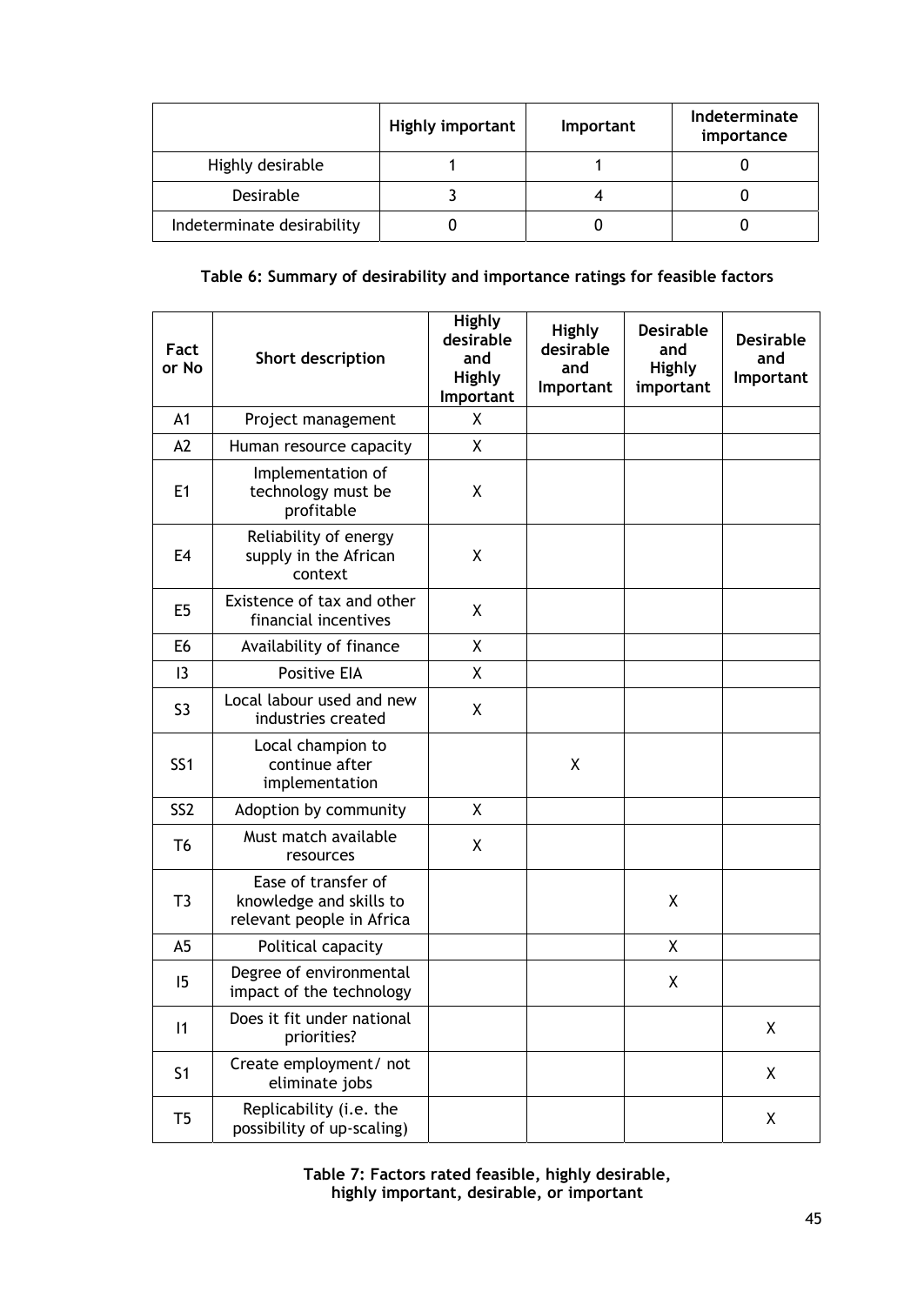A summary of the number of factors that were rated neither feasible nor infeasible is shown in terms of desirability and importance in Table 8.

|                            | Highly<br>important | <b>Important</b> | Indeterminate<br>importance |
|----------------------------|---------------------|------------------|-----------------------------|
| Highly desirable           |                     |                  |                             |
| Desirable                  |                     |                  |                             |
| Indeterminate desirability |                     |                  |                             |

### **Table 8: Summary of desirability and importance ratings for factors with indeterminate feasibility**

The feasibility of seven factors was indeterminable. The reason for this was either due to polarisation (A4, A3, and E7) as some respondents rated the factor feasible while others rated it infeasible, or that those are truly indeterminate as the modal response is neither desirable nor undesirable (3). The distribution of these indeterminable factors is shown in Table 9.

During the first round, the factors were also categorised and the factor descriptions updated according to the comments made by the respondents. However, this information is not shown here as these were secondary objectives of the study.

| <b>Number</b>  | <b>Description</b>                                                       | Very high | High   | Indeterminate | Low    | <b>Very low</b>       | Mode | <b>Mean</b> |
|----------------|--------------------------------------------------------------------------|-----------|--------|---------------|--------|-----------------------|------|-------------|
| A4             | Financial capacity                                                       | 16.67%    | 33.33% | 16.67%        | 33.33% | $0.00\%$ 2            |      | 2.666667    |
| T <sub>4</sub> | Synergy of technology with other available<br>technologies               | $0.00\%$  | 33.33% | 66.67%        | 0.00%  | $0.00\%$ 3            |      | 2.666667    |
| A3             | Technological capacity                                                   | 0.00%     | 50.00% | 33.33%        | 16.67% | $0.00\%$ 2            |      | 2.666667    |
| E7             | Possibility of equity financing by local partners                        | 14.29%    | 28.57% | 28.57%        | 28.57% | $0.00\%$ <sub>2</sub> |      | 2.714286    |
| 4              | Compliance for green funding                                             | 14.29%    | 28.57% | 28.57%        | 28.57% | $0.00\%$ 3            |      | 2.714286    |
| E2             | Economic development                                                     | 14.29%    | 14.29% | 57.14%        | 14.29% | $0.00\%$ 3            |      | 2.714286    |
| E <sub>3</sub> | Synergy with other types of projects                                     | $0.00\%$  | 14.29% | 71.43%        | 0.00%  | $0.00\%$ 3            |      | 2.833333    |
| S <sub>2</sub> | Share holding equity - income for more than one<br>sector of the economy | $0.00\%$  | 28.57% | 42.86%        | 28.57% | $0.00\%$ 3            |      |             |

### **4.2 Second questionnaire**

Of the eight respondents who completed the survey, seven (87%) were from Africa and one (13%) was from South America. The micro to macro level representation changed from 27:73 to 50:50. The number of types of organisations decreased, while the number of research organisation or university participants increased by 1 to 4; there were no petrochemical, developers/implementers, or government respondents. The number of energy (electrical utility) respondents increased by 1 to 2. The number and percentage of respondents per type of organisation is shown in Table 4.



**Figure 4: Number and % of respondents per type of organisation**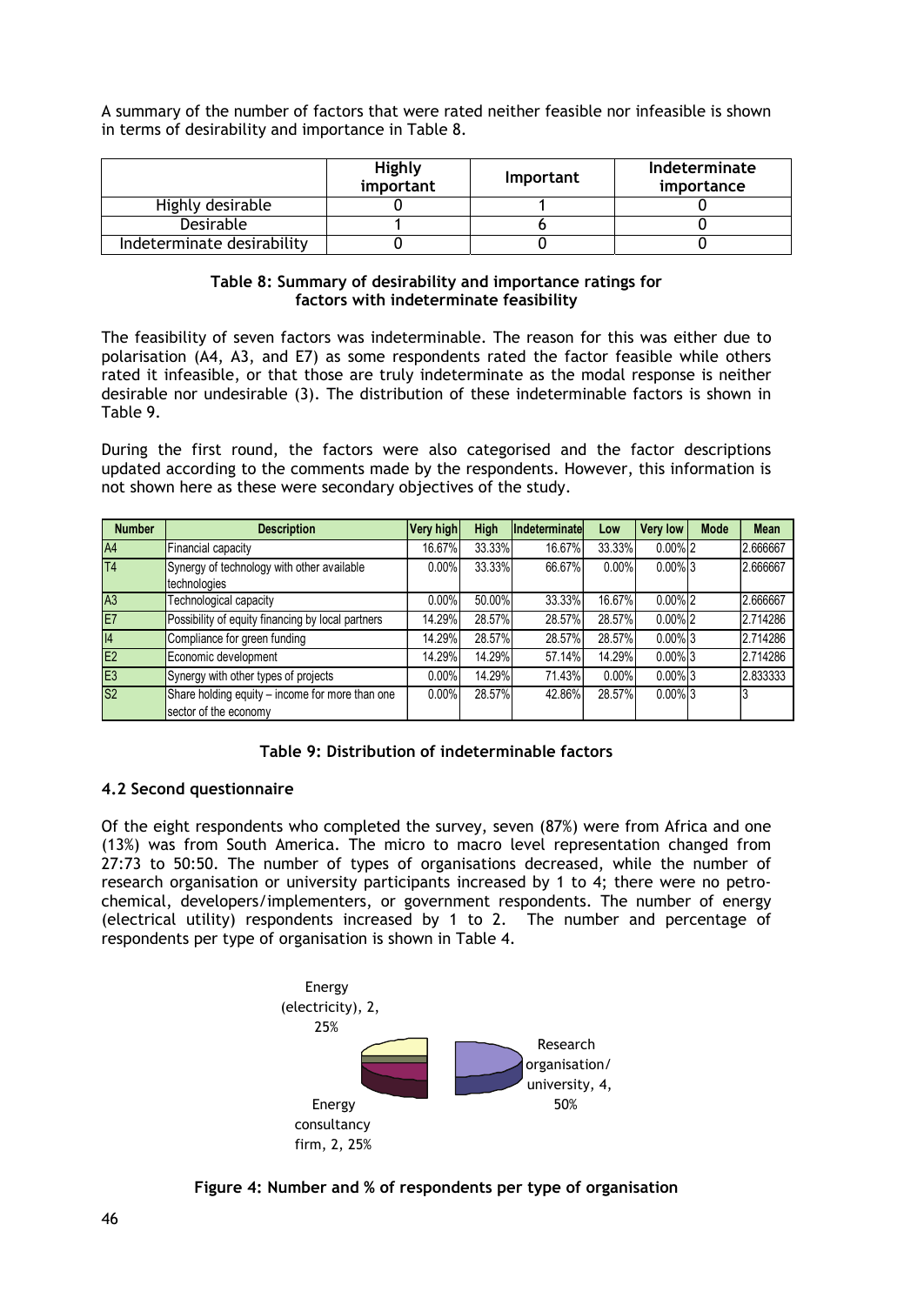The total years of experience in the energy field came to 181, with an average of 22.6, a minimum of 10, and a maximum of 32.8. This means that on average the respondents in the second round had similar experience to those in the first round. The total number of publications is 239, the average 28.8, the minimum 10, and the maximum 70. This, again, indicated that by and large the panel is respected by their peers in the field. The majority of respondents (50%) had PhDs, followed by 25% with Masters and 25% with Bachelor's degrees. The projects of the respondents vary from one respondent having projects worth less than \$100,000, to two respondents having projects worth between \$100 million and \$1 billion.

None of the factors scored highly feasible in the second round Delphi questionnaire. A summary of the desirability and importance ratings of the factors that scored feasible is shown in Table 10. The eleven factors that scored feasible, highly desirable, and highly important are shown in Table 11.

|                            | Highly<br>important | <b>Important</b> | Indeterminate<br>importance |
|----------------------------|---------------------|------------------|-----------------------------|
| Highly desirable           |                     |                  |                             |
| Desirable                  |                     |                  |                             |
| Indeterminate desirability |                     |                  |                             |

| <b>Number</b>   | Short description                                                        | Feasibility    |       | Desirability   Importance |
|-----------------|--------------------------------------------------------------------------|----------------|-------|---------------------------|
| T <sub>2</sub>  | Ease of maintenance and support over<br>the life cycle of the technology | 2.000          | 1.000 | 1.250                     |
| SS <sub>3</sub> | Suitable site readily available<br>for pilot studies                     | $\overline{2}$ | 1.625 | 1.75                      |
| A <sub>1</sub>  | Project management                                                       | 2.125          | 1.375 | 1.375                     |
| E <sub>2</sub>  | Economic development                                                     | 2.125          | 1.5   | 1.625                     |
| SS <sub>4</sub> | Access to suitable sites can be secured                                  | 2.125          | 1.625 | 1.625                     |
| A <sub>3</sub>  | Technological capacity                                                   | 2.25           | 1.25  | 1.5                       |
| SS <sub>1</sub> | Local champion to continue after<br>implementation                       | 2.25           | 1.375 | 1.375                     |
| T <sub>3</sub>  | Ease of transfer of knowledge and skills<br>to relevant people in Africa | 2.25           | 1.75  | 1.5                       |
| SS <sub>2</sub> | Adoption by community                                                    | 2.375          | 1.625 | 1.75                      |
| E <sub>6</sub>  | Availability of finance                                                  | 2.5            | 1.625 | 1.75                      |
| A4              | Financial capacity                                                       | 2.5            | 1.75  | 1.5                       |

**Table 10: Summary of desirability and importance ratings for feasible factors** 

**Table 11: Factors rated "feasible", "highly desirable", and "highly important"**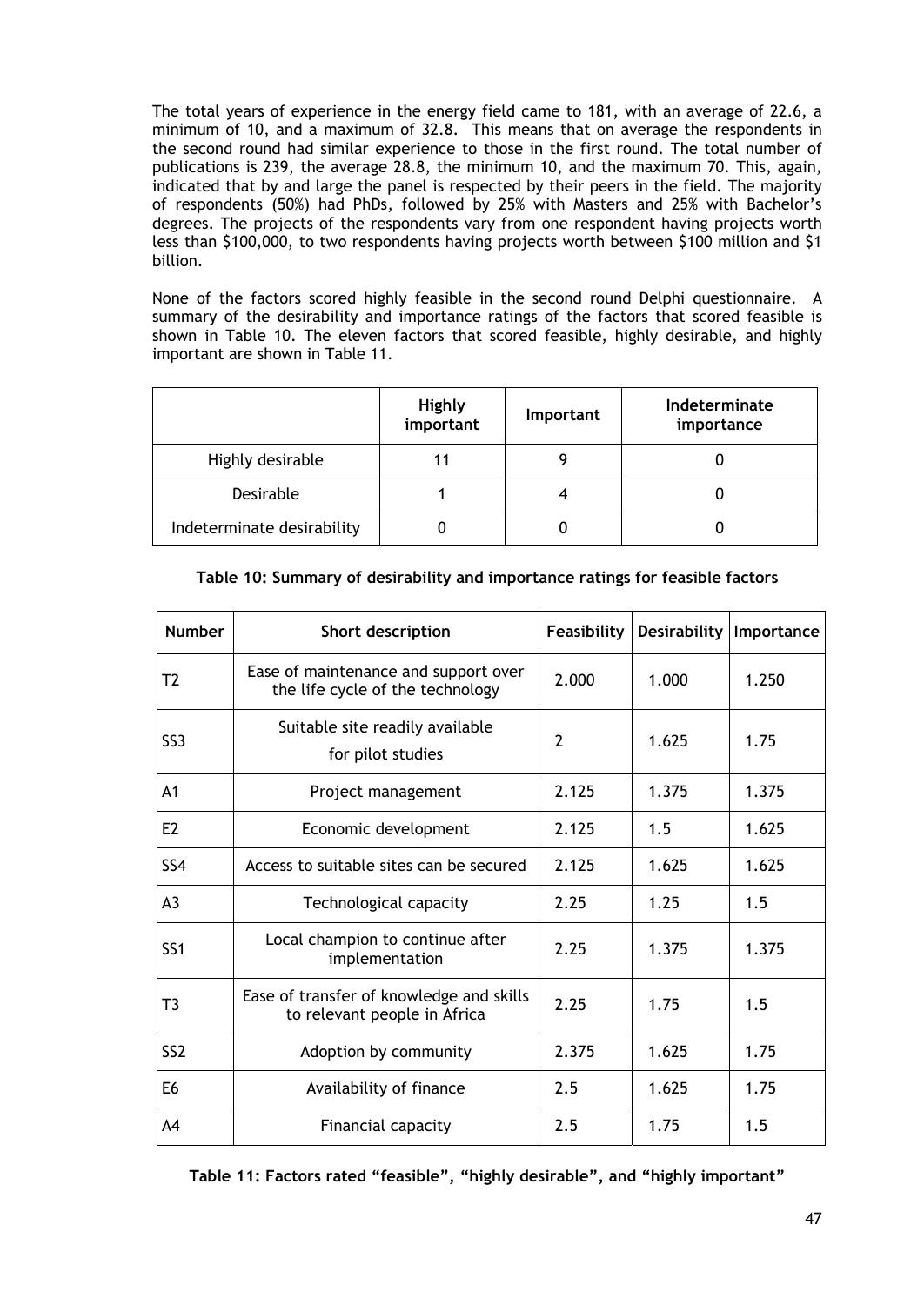The ten factors that scored feasible and highly important, and desirable or highly desirable and important, are shown in Table 12.

| <b>Number</b>  | Short description                                                | Desirable and<br>highly important | Highly desirable<br>and important |
|----------------|------------------------------------------------------------------|-----------------------------------|-----------------------------------|
| E1             | Implementation of technology<br>must be profitable               |                                   | X                                 |
| E <sub>4</sub> | Reliability of energy supply in the<br>African context           |                                   | X                                 |
| 12             | Must contribute to, not detract<br>from national energy security | X                                 |                                   |
| 13             | Positive<br><b>EIA</b>                                           |                                   | X                                 |
| 15             | Degree of environmental impact of<br>the technology              |                                   | X                                 |
| S <sub>1</sub> | Create employment/<br>not eliminate jobs                         |                                   | X                                 |
| S <sub>3</sub> | Local labour used and new<br>industries created                  |                                   | X                                 |
| T1             | Maturity or proven track record of<br>technology in the world    |                                   | X                                 |
| <b>T4</b>      | Synergy of technology with other<br>available technologies       |                                   | X                                 |
| T5             | Replicability<br>(i.e. the possibility of up-scaling)            |                                   | X                                 |

# **Table 12: Factors rated "feasible" and "highly desirable", and "important" or "highly important" and "desirable"**

The feasibility of five factors and the importance of one factor were indeterminable. The reason for this was either due to polarization as some respondents rated the factor feasible while others rated it infeasible, or that those are truly indeterminate as the modal response is neither desirable nor undesirable. The distributions of these indeterminable factors are shown in Table 13. This means that there is no consensus on factor A4: Human resource capacity. At the outset the decision was made to implement only two Delphi rounds. The fact that there is only lack of consensus on one of the factors supports this decision.

| Factors indeterminate in terms of feasibility |                                                                          | Very high | <b>High</b> | Indetermin Low |       | Very low | Mode |
|-----------------------------------------------|--------------------------------------------------------------------------|-----------|-------------|----------------|-------|----------|------|
| A <sup>2</sup>                                | Human resource capacity                                                  | $0.0\%$   | 50.0%       | 25.0%          | 25.0% | 0.0%     |      |
| I <sub>4</sub>                                | Compliance for green funding                                             | 0.0%      | 25.0%       | 62.5%          | 12.5% | 0.0%     | 3    |
| S <sub>2</sub>                                | Share holding equity - income for more than one sector<br>of the economy | 0.0%      | $0.0\%$     | 100.0%         | 0.0%  | $0.0\%$  |      |
| E7                                            | Possibility of equity financing by local partners                        | 0.0%      | 12.5%       | 62.5%          | 25.0% | 0.0%     | 3    |
| A <sub>5</sub>                                | Political capacity                                                       | 0.0%      | 62.5%       | 62.5%          | 25.0% | $0.0\%$  | 3    |
| Factors indeterminate in terms of importance  |                                                                          |           |             |                |       |          |      |
| S2                                            | Share holding equity - income for more than one sector<br>of the economy | 12.5%     | 12.5%       | 62.5%          | 12.5% | $0.0\%$  |      |

| Table 13: Distribution of indeterminable factors |  |  |  |
|--------------------------------------------------|--|--|--|
|--------------------------------------------------|--|--|--|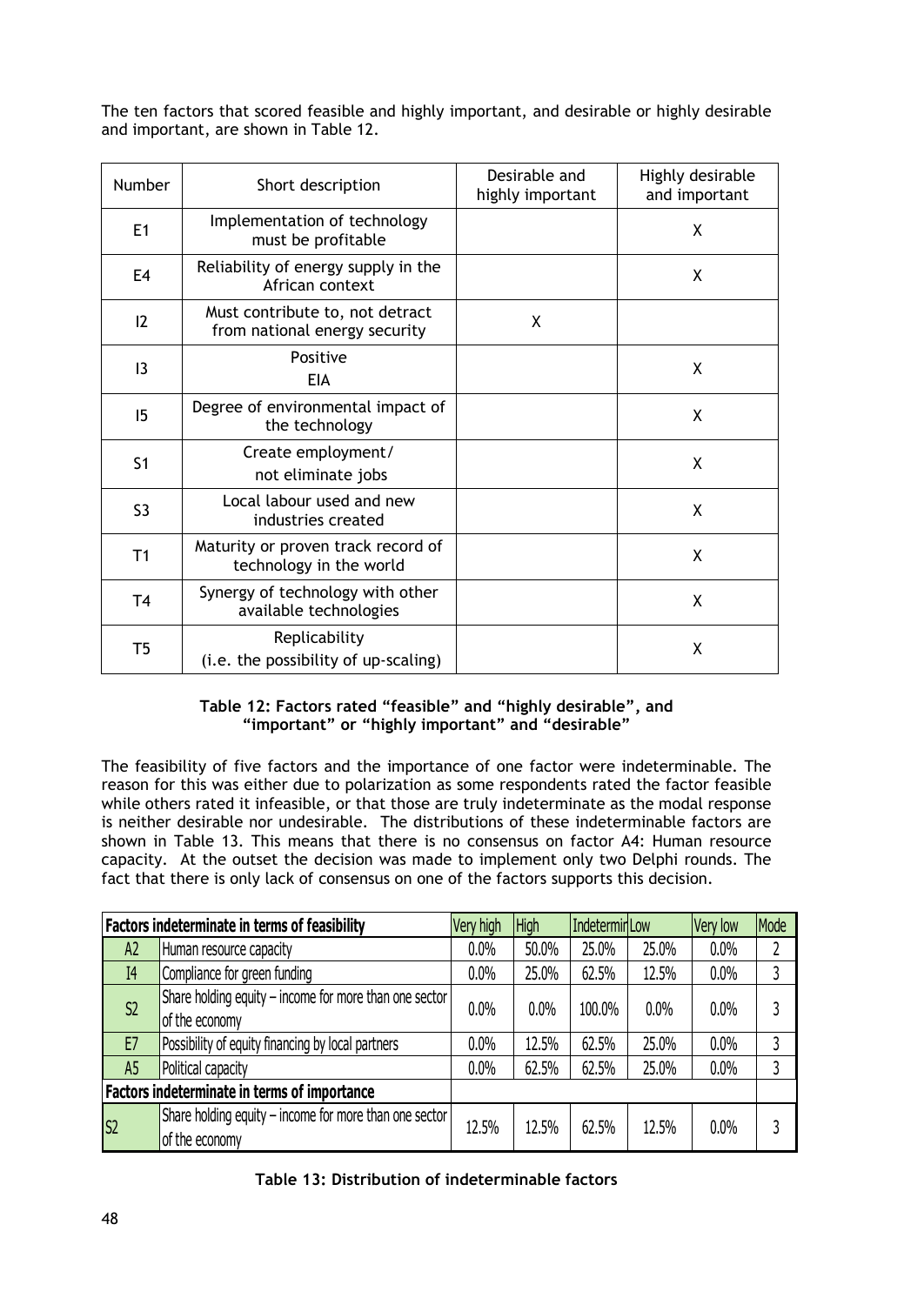It is interesting to note that none of the respondents to the second round Delphi wanted to comment on the descriptions of the factors. Sites for suitable case studies were also identified during the second round Delphi by the respondents.

# **5. CONCLUSIONS AND RECOMMENDATIONS**

The response rates in this study were low, with a response rate of 11 % for the first round, followed by a response rate of 13% in the second round. However, due to the facts that the first questionnaire was informed by outputs from a focus group, and that the Delphi study will be followed by a case study to confirm the factors identified, the integrity of the study is not in question. The demographic information on the experts also points to the fact that highly qualified respondents participated.

The eleven most important factors are listed in order of priority in

Table 11. The top five factors identified in this study are: Ease of maintenance and support over the life cycle of the technology; Suitable site readily available for pilot studies; Project management; Economic development; Access to suitable sites can be secured. The descriptions of these top five factors are shown in Table 14.

| <b>Number</b>   | <b>Short Description</b>                                                    | <b>Full description</b>                                                                                                                                                                              |
|-----------------|-----------------------------------------------------------------------------|------------------------------------------------------------------------------------------------------------------------------------------------------------------------------------------------------|
| T2              | Ease of maintenance and<br>support over the life cycle<br>of the technology | Ease of maintenance and support means that<br>the security of supply is enhanced. It also<br>implies that spares are affordable and can be<br>easily acquired.                                       |
| SS <sub>3</sub> | Suitable site readily<br>available for pilot studies                        | Pilot studies are necessary to demonstrate<br>the technology to decision makers.                                                                                                                     |
| A <sub>1</sub>  | Project management                                                          | This relates to the performing organisation<br>having the project management capacity and<br>procedures in place to ensure that the<br>implementation of the technology can be<br>done successfully. |
| E2              | Economic development                                                        | Economic development translates into the<br>community being able to pay for services and<br>economic sustainability.                                                                                 |
| SS4             | Access to suitable sites can<br>be secured                                  | Access to sites where the technology can be<br>implemented must be secured up front.                                                                                                                 |

### **Table 14: Full descriptions of top five factors identified**

This Delphi study was followed by case study research to validate the factors that were identified and prioritised in the Delphi study. The case study research focused on determining which factors were taken into account when selecting sustainable energy projects in Africa, and also on determining whether information was available at project selection for the top factors that were identified in the Delphi study.

### **6. ACKNOWLEDGEMENTS**

The authors acknowledge the services of researchers in the Department of Statistics at the University of Pretoria who assisted with the data analysis.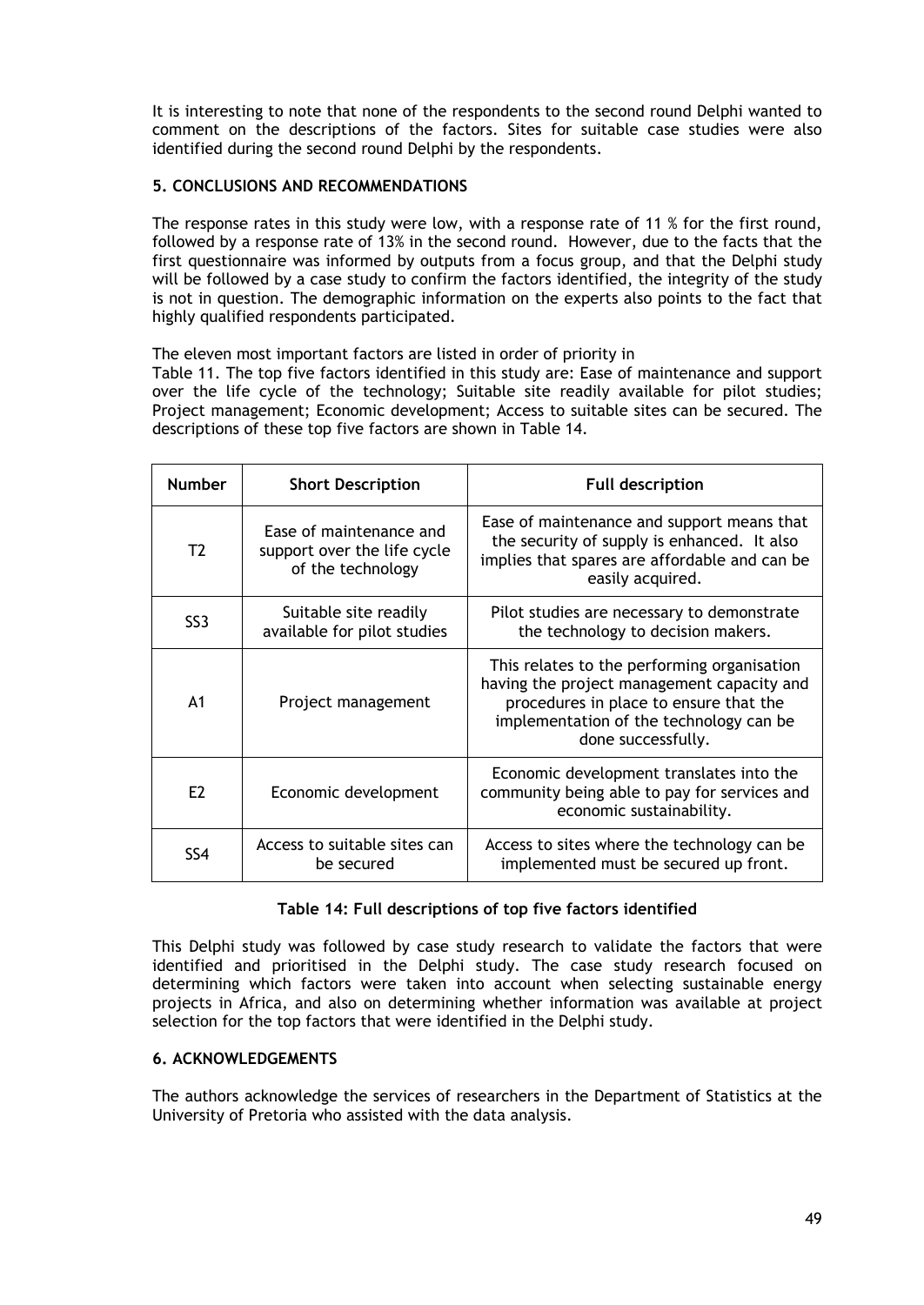### **7. REFERENCES**

- [1] **Perdan, S.** 2004. *Introduction to sustainable development*. John Wiley and Sons.
- [2] **UNECA** 2007. Making Africa's power sector sustainable: An analysis of power sector reforms in Africa. Addis Ababa, Ethiopia: UNESCO. Available from: http://www.uneca.org/eca\_programmes/nrid/pubs/PowerSectorReport.pdf [Accessed: 19 March 2008]
- [3] **IEA** 2004. *World energy outlook 2004*. International Energy Agency. Available from: http://www.iea.org/textbase/nppdf/free/2004/weo2004.pdf. [Accessed 19 March 2008]
- [4] **UNEA** 2007. *Energy for sustainable development: Policy options for Africa* [online]. UN-Energy/Africa. Available from: http://www.uneca.org/eca\_resources/Publications/UNEA-Publication-toCSD15.pdf. [Accessed 12 March 2008]
- [5] **UNIDO** 2007. Module 1: Overview of renewable energy and energy efficiency [online]. Training package on "Sustainable Energy Regulation and Policymaking for Africa". Available from: http://www.unido.org/en/doc/82315. [Accessed 17 March 2008]
- [6] **Anon.** 2006. The Delphi method: Definition and historical background. Available from: http://www.iit.edu/~it/delphi.html. [Accessed 25 April 2007]
- [7] **Crichter, C. & Gladstone, B.** 1998. Utilising the Delphi technique in policy discussion: A case study of a privatised utility in Britain. *Public Administration*, 76 (Autumn), 431-449.
- [8] **Mullen, P.M.** 2003. Delphi: Myths and reality. *Journal of Health Organisation and Management*, 17 (1), 37-52.
- [9] **Turoff, M.** 1970. The design of a policy Delphi. *Technological Forecasting and Social Change*, 2 (1970), 149-171.
- [10] **Hasson, F., Keeney, S. & McKenna, H.** 2000. Research guidelines for the Delphi survey technique. *Journal of Advanced Nursing*, 32(4), 1008-1015.
- [11] **Boynton, L.A.** 2006. What we value: A Delphi study to identify key values that guide ethical decision-making in public relations. *Public Relations Review*, 32 (2006, 325- 330.
- [12] SurveyMonkey.com. The simple way to create surveys [online]. Available from: http://www.surveymonkey.com. [Accessed 30 January 2007]
- [13] **Griffith, L.E., Hogg-Johnson, S., Cole, D.C., Krause, N., Hayden, J. Burdorf, A., Leclerc, A.,Coggon, D. Bongers, P., Walter, S.D. and Shannon, H.S.** 2006. Lowback pain definitions in occupational studies were categorised for a meta-analysis using Delphi consensus methods. *Journal of Clinical Epidemiology*, 2006, 1-9, Article in press.
- [14] **Okoli, C. & Pawlowski, S.D.** 2004. The Delphi method as a research tool: An example, design considerations and applications. *Information and Management*, 42 (2004), 15-29.
- [15] **Miro, J., Nieto, R. and Huguet, A.** 2007. Predictive factors of chronic pain and disability in whiplash. *European Journal of Pain*, doi:10.1016/j.ejpain.2007.02.004.